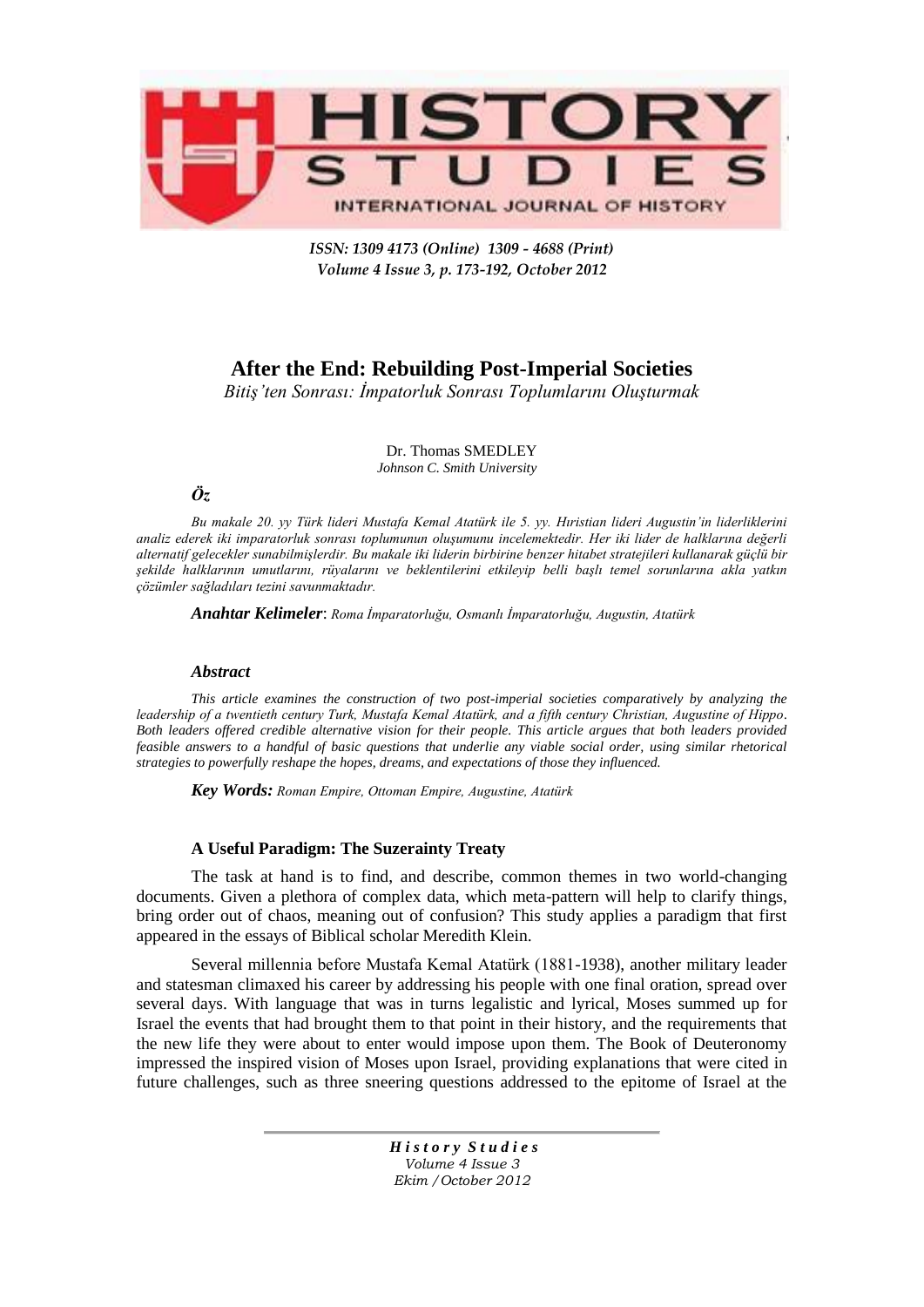beginning of his public ministry.<sup>1</sup> The patterns of power and persuasion employed by Moses still provide insights today"s researcher can find profitable.

The issue is the definition of a social order. In his book *The Treaty of the Great King* Klein analyzed the book of Deuteronomy in terms of its cultural and historic setting, and suggested that it was modeled on the suzerainty treaty of its day.<sup>2</sup> YWYH, as the Great King, treats with Israel, as the subject people, specifying expectations and requirements on the parts of both parties. Klein summarized the irreducible criteria as:

I. Preamble: Covenant Mediator, Deut. 1:1-5

II. Historical Prologue: Covenant History, Deut. 1:6-4:49

III. Stipulations: Covenant Life, Deut. 5:1-26:19

IV. Sanctions: Covenant Ratification, Deut. 27:1-30:20

V. Dynastic Disposition: Covenant Continuity, Deut. 31:1-34:12

Someone makes the covenant, and explains the reasons why, at a specific point in history, a new social order needs to be embraced. The covenant maker, the treaty imposer, the suzerain, lays out his expectations for the behavior of the subject people, demands their participation, and spells out the consequences of violating the covenant. Finally, the suzerain makes it clear how the new social arrangement will be propagated. He describes the mechanisms for succession planning.

Klein"s paradigm was developed and applied in a variety of contexts by other scholars and writers. Ray Sutton absorbed the various ways that Klein presented the components of the covenant, then applied the paradigm to the Books of Deuteronomy, Psalms, and Matthew, all of which broke down into five logical segments. When he shared these insights with a study group, another member, David Chilton, discovered that this same pattern brought cohesion and clarity to his in-progress exposition of the Book of Revelation. The fine-tuned version of the five-point covenant model that emerged from this circle of scholars, which grew to include George Grant and Gary North, can be summarized thus:

- 1. Transcendence.
- 2. Hierarchy / authority
- 3. Ethics
- 4. Oath / judgement / sanctions
- 5. Succession / continuity / inheritance

This study argues that Augustine and Atatürk both provided intellectually and emotionally satisfying answers to all five questions in their signature works, *The City of God* (City) and *Speech* (Nutuk). This structure gave their insights both immediate credibility and generation-spanning relevance. To launch and maintain a new order, visionaries must tell their followers:

 $\overline{a}$ 

 $<sup>1</sup>$  Matthew 4. Luke 4.</sup>

<sup>2</sup>Meredith G. Kline, *Treaty of the Great King: The Covenant Structure of Deuteronomy: Studies and Commentary* (Eugene, OR: Wipf & Stock Publishers, 2012), 17.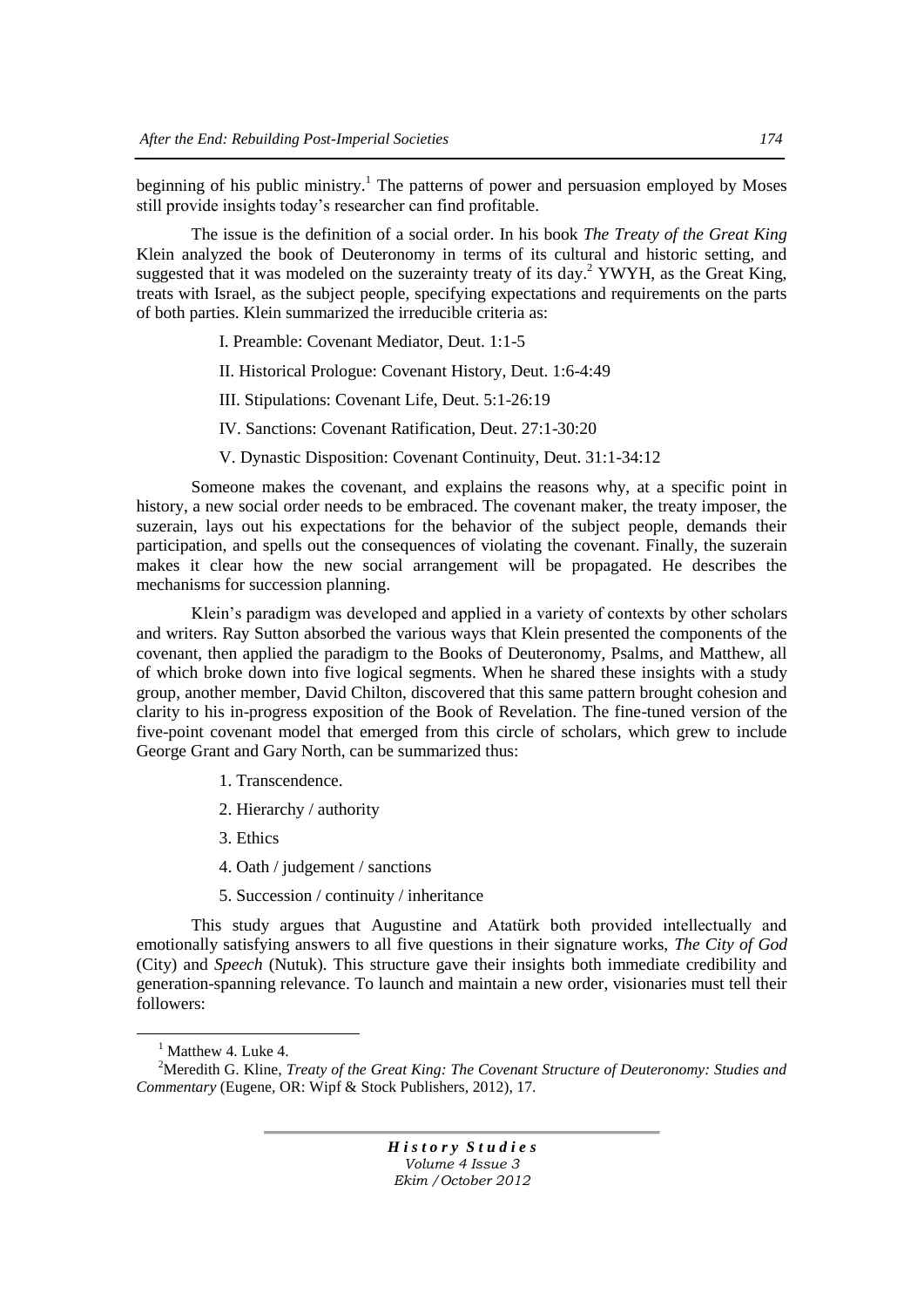1. Who"s in charge, here?

- 2. To whom do I report?
- 3. What are the rules?
- 4. What happens if I obey / disobey?
- 5. Does this outfit have a future?<sup>3</sup>

How do these principles apply to the documents at hand?

The First Principle: Transcendence, Historical Prologue

A new world has arrived. But where did it come from? And how did it get here?

A new reality requires a new validation, a new transcendent justification. This includes fresh values to embrace, and revised evils to revile. Kurt Gödel"s incompleteness theorem demonstrates that no system of rule-based reasoning can be understood in terms of its own frame of reference.<sup>4</sup> This is true of social orders as well as of mathematical systems. Unless a society points to something beyond itself, it has no transcendent reason to exist.

A moment of transcendence is a moment of transition. Klein"s *historical prologue* speaks of a decision point. The old order is dead. The new order has arrived. The doomed empire might strike back, but in vain; a new hope appears. The successful world-changing message has a negative and a positive element, a devil and a deity, something bad to shun, something good to embrace.

How, then, did Atatürk and Augustine"s messages incorporate the transcendent element every significant document needs?

## **Atatürk and the First Theme**

The Book of Deuteronomy presents Moses as a sage, a leader, bequeathing his nation a retrospective glance at the trials, traumas, struggles, and victories that brought them to this point in their history. In *Nutuk*, Kemal Atatürk did the same. His nation had encountered, and triumphed over, the greatest threat they"d ever faced to their cultural survival. A millennium of unbroken victories had been followed by several centuries of contraction, climaxing in a final attempt to obliterate the Turkish national identity. In the stirring words that open this epic speech, Atatürk hints at the devil of his cosmology, and makes it plain where the shame, blame, and opprobrium rest:

*Gentlemen,*

*time:*

 $\overline{a}$ 

*I landed at Samsoon on the 19th May, 1919. This was the position at that* 

<sup>&</sup>lt;sup>3</sup> Gary DeMar, *Ruler of the Nations: Biblical principles for government* (Ft. Worth, TX: Dominion Press, 1987), xiv.

<sup>4</sup> Douglas Hofstadter, *Gödel, Escher, Bach: An Eternal Golden Braid* (New York: Basic Books, 1979).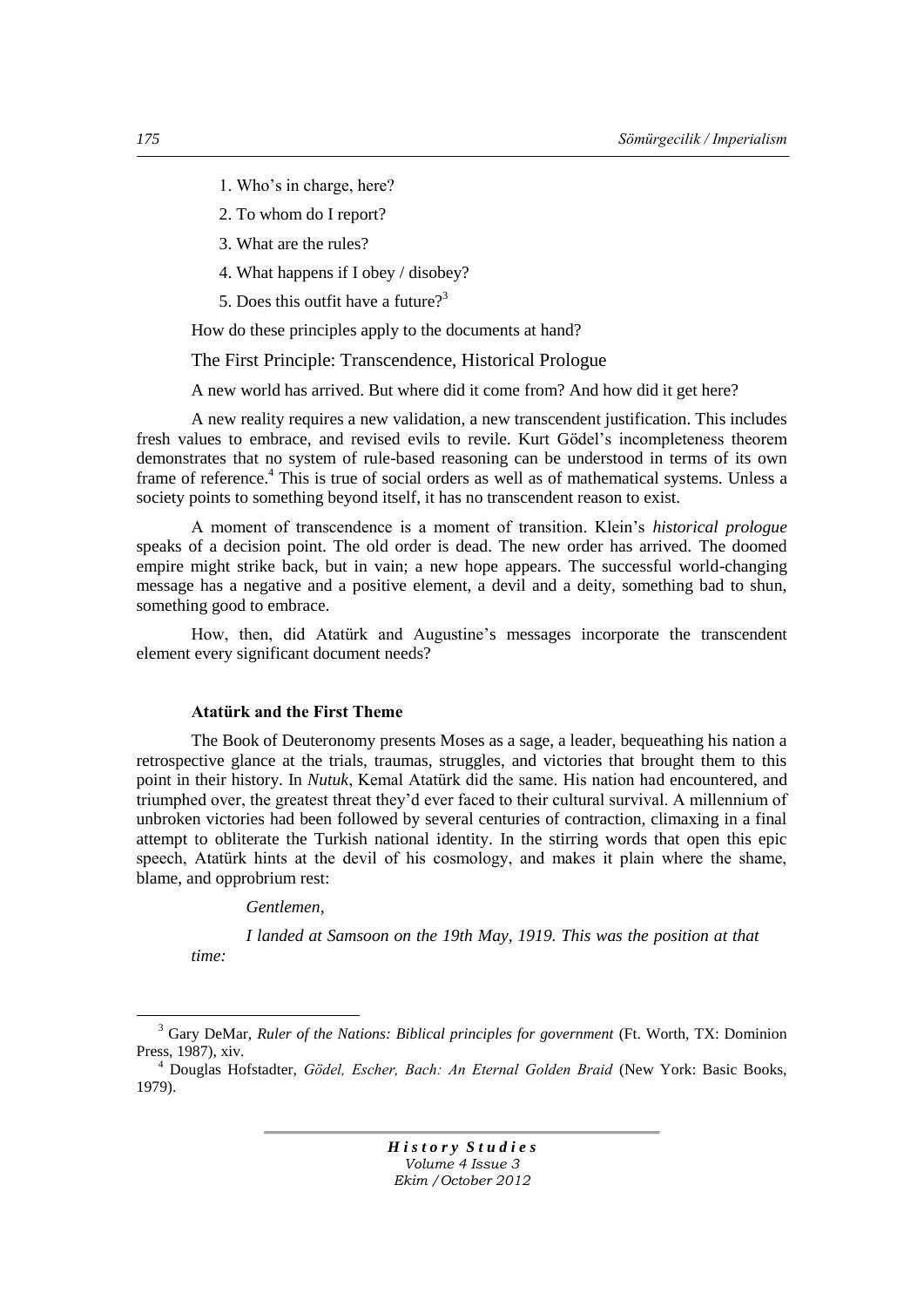*The group of Powers which included the Ottoman Government had been defeated in the Great War. The Ottoman Army had been crushed on every front. An armistice had been signed under severe conditions. The prolongation of the Great War had left the people exhausted and empoverished. Those who had driven the people and the country into the general conflict had fled and now cared for nothing but their own safety. Wahideddin, the degenerate occupant of the throne and the Caliphate, was seeking for some despicable way to save his person and his throne, the only objects of his anxiety. The Cabinet, of which Damad Ferid Pasha was the head, was weak and lacked dignity and courage. It was subservient to the will of the Sultan alone and agreed to every proposal that could protect its members and their sovereign.*

*The Army had been deprived of their arms and ammunition, and this state of affairs continued.*

*The Entente Powers did not consider it necessary to respect the terms of the armistice. On various pretexts, their men-of-war and troops remained at Constantinople. The Vilayet of Adana was occupied by the French; Urfah, Marash, Aintab, by the English. In Adalia and Konia were the Italians, whilst at Merifun and Samsoon were English troops. Foreign officers and officials and their special agents were very active in all directions. At last, on the 15th May, that is to say, four days before the following account of events begins, the Greek Army, with the consent of the Entente Powers, had landed at Smyrna.<sup>5</sup>*

Succinctly, with a few vivid, well-chosen words, Atatürk sets the stage in his narrative: unworthy shepherds had led a proud empire into a state of abject humiliation. These highly placed traitors against the people had more in common with their conquerors than they did with their own subjects. The Sultan and his coterie had willingly colluded with enemy powers to pillage a subjugated, deeply wounded homeland.

Atatürk had the villains he needed for his drama. Yet, everyone is the hero of his own story. People have reasons for what they do, justifications for their actions. As the visible focus of worldwide Muslim identity, the Sultan had a legacy to keep. The office of Sultan /Caliph was not his to lay aside. This emblem of the united *dar es salaam*, the house of Islam, had to be protected, preserved, and maintained. Even the Anatolian heartland mattered less, in the Caliph"s eyes, than his role as a living link that demonstrated and ensured the continuity of Muslims past and present, local and global.

The Anatolians begged to differ. They did not consider themselves expendable, and most of them followed the Salonika-born hero who spoke and acted on their behalf. However, the numinous stature and status of the Caliph was inextricably blended with the Muslim identity in the minds of many. As one religious leader and enemy of Atatürk's programs wrote,

*We want the re-establishment of the Caliphate; we do not want new laws; we are satisfied with the [religious law]; we shall protect the Medressas, the Tekkes, the pious institutions, the Softahs, the Sheikhs, and their disciples. Be on our side; the party of Mustapha Kemal, having abolished the Caliphate, is* 

 $\overline{a}$ 

<sup>5</sup> Mustufa Atatürk, *A Speech Delivered by Ghazi Mustapha Kemal Atatürk in October 1927*: *Nutuk*. (İstanbul: Üçdal Publishing Company, [1927] 1985), 9-10.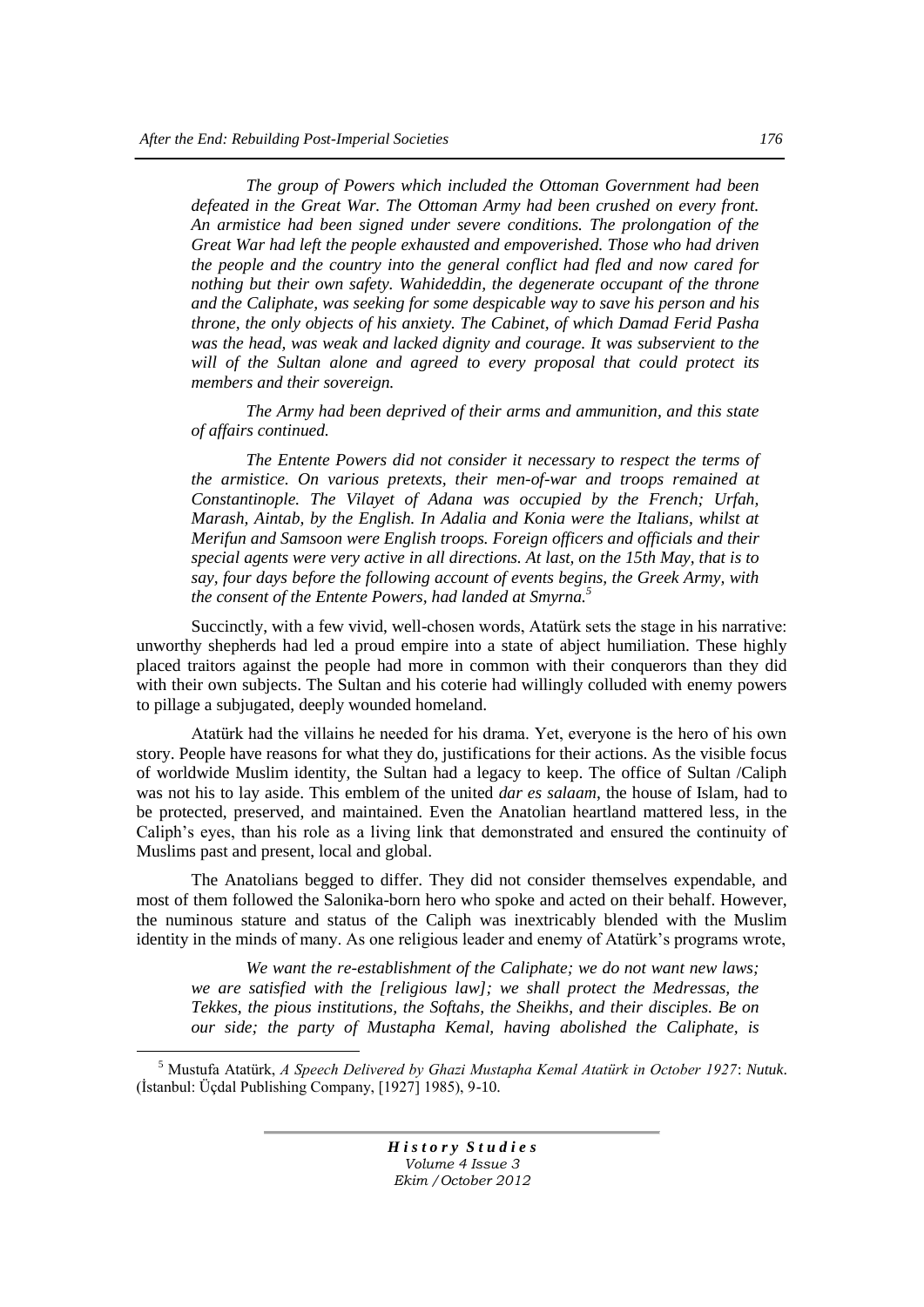*breaking Islam into ruins; they will make you into unbelievers …; they will make you wear hats [emphasis added].<sup>6</sup>*

The editor of newspaper *Tanin* was also was a passionate advocate for the Caliph:

*[I]f we lose the Caliphate, the Turkish State … would have no longer any weight in the Mohamedan world, and that we would degrade ourselves in addition in the eyes of European diplomacy to the rank of a small state without any importance. Is this a national way of thinking? Every Turk who really possesses national feeling must support the Caliphate with all his strength.<sup>7</sup>*

There were reasons for the failures of the Ottoman system. Confronting the root causes of those failures would, Atatürk believed, help his people find a better way. Atatürk blamed traditional Islam for the woes that had befallen the Turkish people. He responded to his enemies" charge ("They will make you wear hats") with a diatribe against the fez, the traditional Ottoman headgear:

*Gentlemen, it was necessary to abolish the fez, which sat on our heads as a sign of ignorance, of fanaticism, of hatred to progress and civilisation, and to adopt in its place the hat, the customary head-dress of the whole civilised world, thus showing, among other things, that no difference existed in the manner of thought between the Turkish nation and the whole family of civilised mankind. …*

*One will be able to imagine how necessary the carrying through of these measures was, in order to prove that our nation as a whole was no primitive nation, filled with superstitions and prejudices.<sup>8</sup>*

In *Nutuk*, Atatürk stressed the need to embrace the doctrine of sunk costs. The past is the past. The old order was dead—and justifiably so. The Ottoman Empire was, according to Atatürk, rotten with superstition, backward, paralyzed by tradition, unequal to the demands of modern life, and a source of contemptuous amusement to the imagined audience he played to—those western nations he viewed as the truly civilized, truly modern, truly scientific social orders. The ignorance and obdurate stubbornness of the old Ottomans had left the Turkish heartland defenseless, pillaged, in disarray, no longer master of its own destiny. And who was to blame for that? The superstitious people, or the charlatans who catered to their superstitions?

*Could a civilised nation tolerate a mass of people who let themselves be led by the nose by a herd of (charlatans) … ? Ought one to conserve in the Turkish State, in the Turkish Republic, elements and institutions such as those which had for centuries given the nation the appearance of being other than it really was? Would one not therewith have committed the greatest, most irreparable error to the cause of progress and reawakening? If we made use of the law for the Restoration of Order in this manner, it was in order to avoid such a historic error;* 

 $\overline{a}$ 

*…*

<sup>6</sup> Atatürk [1927] 1985, 717.

<sup>7</sup> Atatürk [1927] 1985, 669.

<sup>8</sup> Atatürk [1927] 1985, 720.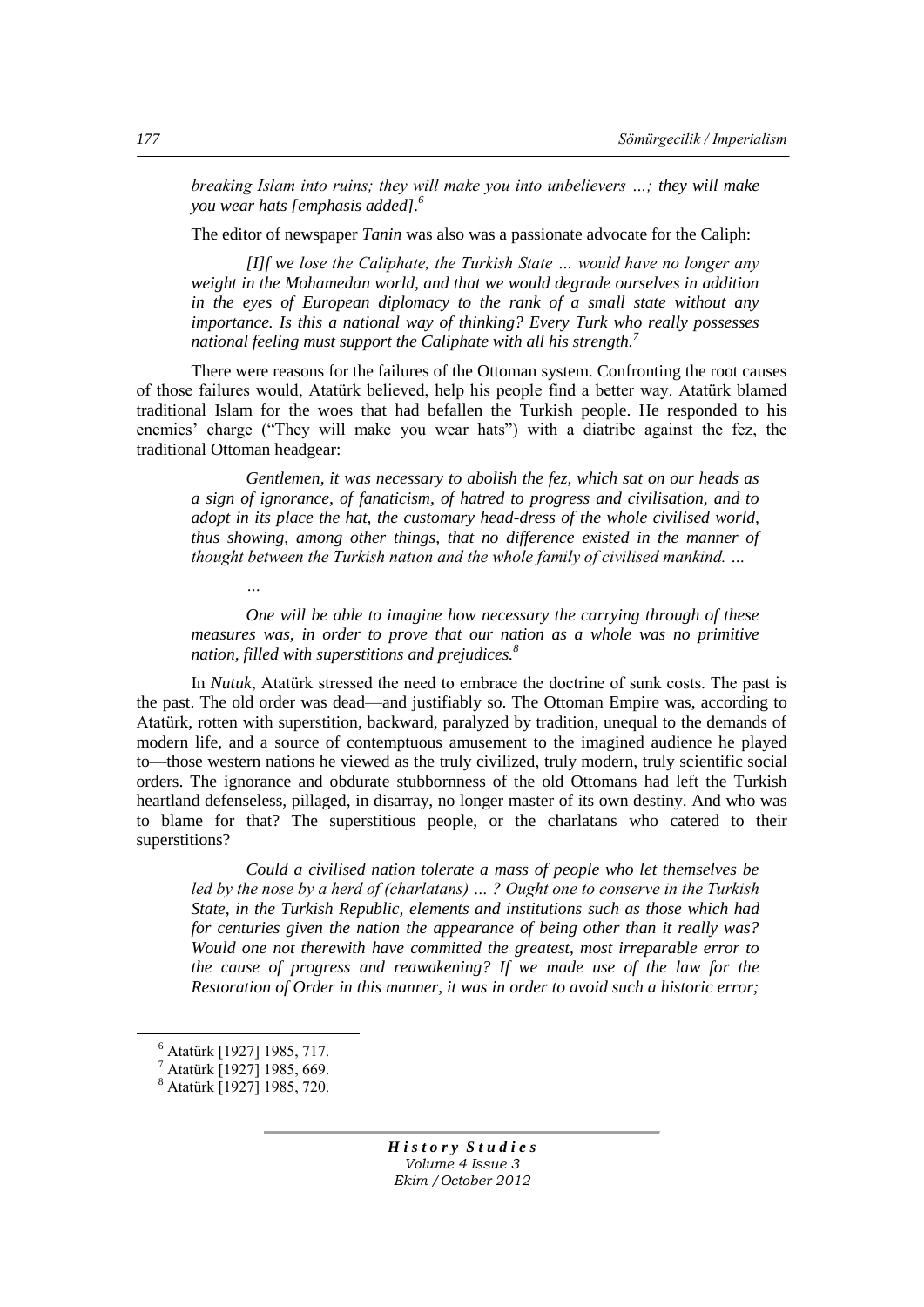*to show the nation's brow pure and luminous, as it is; to prove that our people think neither in a fanatical nor a reactionary manner.<sup>9</sup>*

Atatürk insisted that the Ottoman Empire was bankrupt, broken, demoralized, obsolete, as a result, in large measure, of the malfeasance of its spiritual leaders. Under his wise guidance, Atatürk preached, the people made the right choices, jettisoned the trappings and ornamental fetters of cloying tradition, and embraced a new lodestar of existence. Although they still shared a common language, and privately practiced a common religious faith, Turkish public life was defined by a new transcendent principle.

And what were the god-words of this new order, the new transcendent points of reference? For Atatürk, the side of the angels consisted of that which was modern, scientific, secular. He proclaimed that the nation itself could be its own polestar, if scientifically managed. Kasaba cites Atatürk's paean to progress:

*It is futile to try to resist the thunderous advance of civilization, for it has no pity on those who are ignorant or rebellious. The sublime force of civilization pierces mountains, crosses the skies, enlightens and explores everything from the smallest particle of dust to stars. When faced with this, those nations who try to follow the superstitions of the Middle Ages are condemned to be destroyed or at least to become enslaved and debased. <sup>10</sup>*

Atatürk, like the Georgian monk who later became Stalin, and the Austrian lad who later became Hitler, was born in one culture, but achieved his place in history in another. Salonika, on the western edge of the Ottoman Empire, echoed with both the cries of the muezzin and the bells of churches. Different classes, religions, and nationalities encountered one another every day in this cosmopolitan milieu. Sophisticated professionals mingled with superstitious peasants. And which social class did young Kemal emulate?

A brief detour through Russia may help us grasp more clearly the underlying motif of Atatürk"s passion. Orhan Pamuk discussed, in several of his essays, the kindred spirit he encountered in Russian writers who, like the secular Turk, experienced an uneasy borderland existence between their own culture and Western Europe.<sup>11</sup> The Russian word *intelligentsia* has entered the English vernacular as a dismissive label for the self-alienated pretentious intellectual. In the early twentieth century, as the estrangement between people and rulers reached lethal proportions, Soviet citizens desperately yearned to be "somewhere else." Russian American novelist Ayn Rand wrote of the magic word *abroad*, which encapsulated for the Soviet citizen a vision of a far better life, a yearned-for and unattainable utopia:

*That concept is made of brilliant bits sneaked, smuggled or floating in through the dense gray fog of the foreign movies, magazines, radio broadcasts, or even the clothing and the confident posture of foreign visitors. These bits are so un-Soviet and so alive, that they blend in one"s mind into a vision of freedom,* 

 $\overline{a}$ 

<sup>9</sup> Atatürk [1927] 1985, 610.

<sup>10</sup> R. Kasaba, "Kemalist certainties and modern ambiguities." in *Rethinking modernity and national identity in Turkey*, Edt. by S Bozdogan and R. Kasaba (Seattle: University of Washington Press, 2000). <sup>11</sup> Orhan Pamuk, *Other Colors: Essays and a Story* (New York: Vintage , 2008), 137.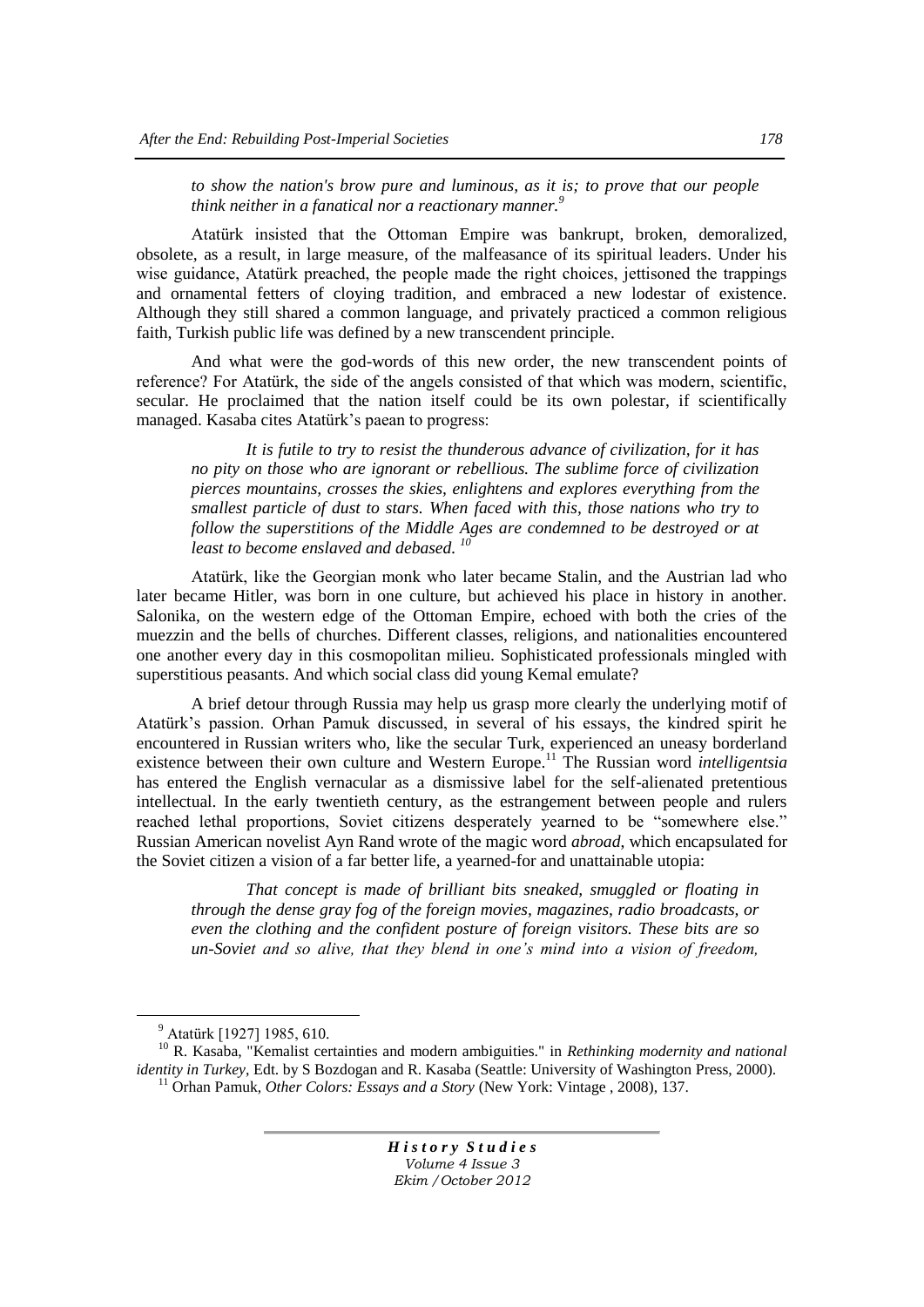*abundance, unimaginable technological efficiency and, above all, a sense of joyous, fearless, benevolent gaiety.<sup>12</sup>*

At the end of their war of independence, Atatürk claimed, the Turkish people had shed the old order, like a discarded snake skin, and also whole-heartedly embraced the new order. In one speech, Atatürk waxed lyrical as he described the passions that sustained him, and the nation, through their struggles:

*On that day our precious town of Smyrna, our beautiful Brusa, our Stambul and our Thrace will all be re-embodied in our mother-country. On that day, together with the nation, we shall live to experience the greatest happiness … Is there a nobler joy than to be a free man among a free people?<sup>13</sup>*

The Ottoman Empire assumed that the Caliph was the defender of Islam, and derived his transcendent mandate from that faith. Atatürk, in contrast, asserted the glory of being "a free man among a free people," and "declared that the new source of legitimacy should be "the people," whose collective interest should be represented by a new leadership that would usher in a new era and a new consciousness." <sup>14</sup>This harkens back to Rousseau's doctrine of the "general will," as incarnated in the rule of the new philosopher kings who could interpret to the people what their will really was. Left to themselves, after all, the people might continue to wallow in ignorance, look foolish to the West, and would be, in Atatürk's words, "a laughingstock in the eyes of the really civilized and cultured people of the world."<sup>15</sup>

When Esra Özürek interviewed "the elderly children of the Republic," people who had come of age during the intoxicating days of the early Turkish republic, she discovered that Atatürk had, indeed, sold his vision to the Turkish people. These people, in their 80s at the time Özürek talked with them, recalled their youth as a time of optimism, utopian expectations, and unlimited possibilities. "Atatürk"s era was like heaven on earth," said one. A retired university professor reminisced: "Some say Atatürk was a dictator. There was no need for him to be … Everyone was so happy in those days. They gave him full support." Four themes frequently were cited in the collected memoirs of this demographic: love and support for Atatürk and his reforms, secularism, peace and unity, and the event that brought the good times to an end: the introduction of multi-party democracy in 1950, and the election of a new party to power.<sup>16</sup>

Atatürk, in his role as a world-changer, convinced a dispirited people that a newer world, a better world, was not only possible, but necessary. So, too, did the Bishop of Hippo, Augustine.

 $\overline{a}$ 

<sup>12</sup> Ayn Rand, *The New Left: The Anti-industrial Revolution* (New York: Signet, 1970), 121-122.

<sup>13</sup> Atatürk [1927] 1985, 485.

<sup>&</sup>lt;sup>14</sup> Andrew Davison, *Secularism and Revivalism in Turkey: A Hermeneutic Reconsideration* (New Haven and London: Yale University Press, 1998), 148.

 $15$  Ibid.

<sup>16</sup> Esra Özyürek, *Nostalgia for the Modern: State Secularism and Everyday Politics in Turkey* (Durham, NC and London, UK: Duke University Press, 2006), 49-55.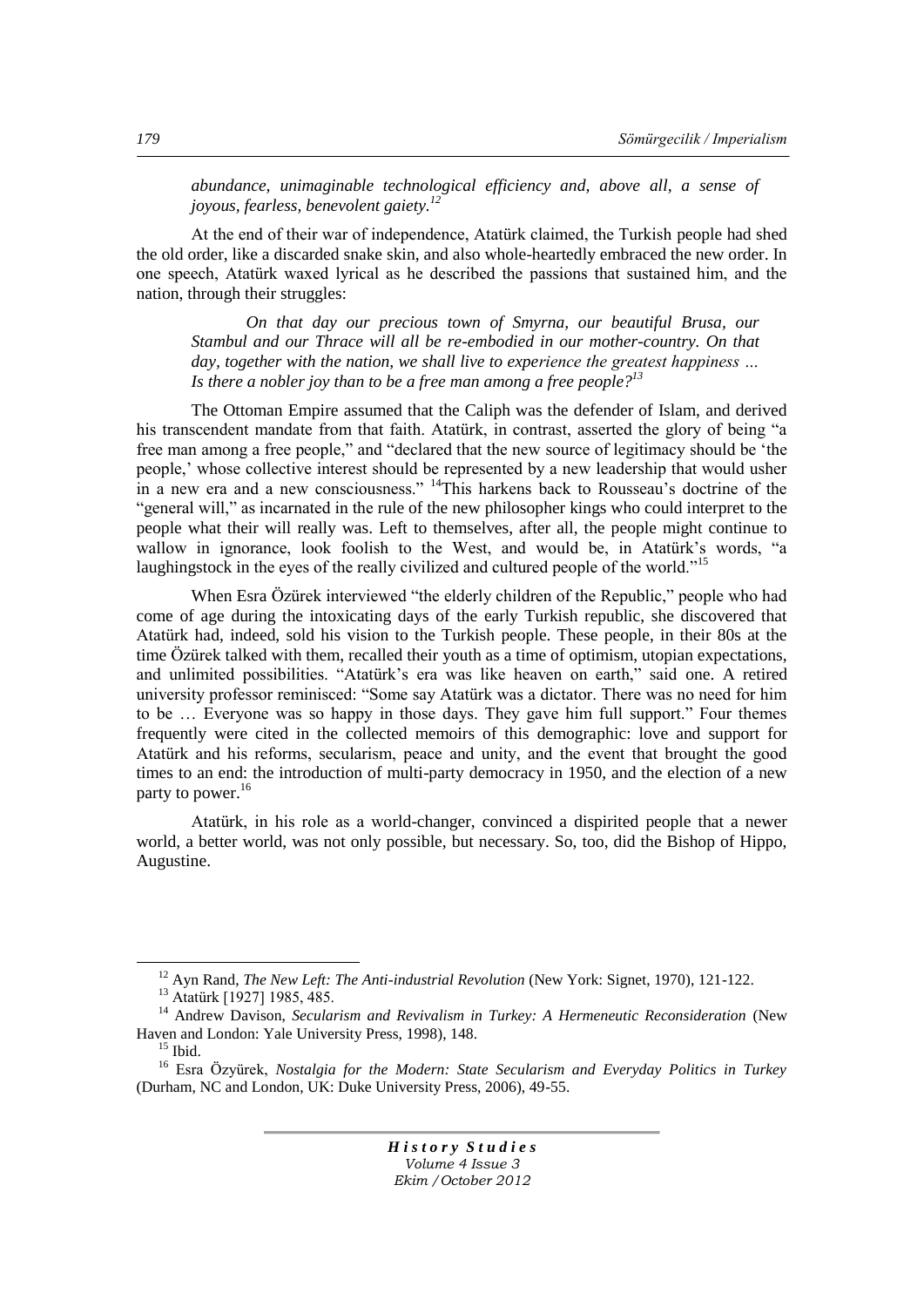#### **Augustine and the First Theme**

Augustine dealt with the Roman Empire, a social order that was founded on fratricide, rotten with pagan superstition, and patently unequal to the demands of the day. The barbarian hoards had progressed from nibbling around the edges to striding triumphantly into the urban heart of the empire. Even though this was a devastating heartbreak to those whose identity was so heavily invested in that order, Augustine asserted, Romulus's city was an ugly order, and deserved to die. The Roman Empire had hitched its wagon to the wrong star, a falling star.

Atatürk was a secular leader of a religious nation, who viewed the faith of his people as a problem to overcome. Augustine was a Christian pastor with a more straightforward task. Augustine"s God was forthrightly the Christian deity, the God defined in the orthodox creeds of the church, the God who had intervened in such a powerful way in his personal life, and who was worshipped by Christians of all social strata in places throughout the Roman Empire.

Yet, since Augustine wished to persuade responsible pagans, he dealt in depth with their faith. He spent the first five books of the *City of God* refuting the notion that the adoration of the pagan gods had value in terms of earthly benefits conferred upon the worshippers. The gods of Rome, he pointed out, were often transplants from realms that Rome had overrun. Many of the Roman gods were used goods, such as the hand-me-down deities of Troy, Ileum, and Alba, three cities Rome had obliterated. These gods, which had been unable to protect their own people, were then revered by the victorious party that had destroyed their previous worshipers.

Augustine then discusses the ethical component of paganism. Could the pagan deities lead those who served them to live more righteous lives on Earth, and to realistically hope for a blessed afterlife? Augustine, who had evidently been an avid theatergoer in his youth, took savage delight in ridiculing the plays that the Romans used in the service of their older religion. These theatrical spectacles depicted the gods doing things that any self-respecting human would blush to undertake:

*Does the society of wicked men pollute our life if they insinuate themselves into our affections and win our assent and does not the society of demons pollute the life, who are worshipped with their own crimes? If with true crimes, how wicked the demons! If with false, how wicked the worship!<sup>17</sup>*

*If these are sacred rites, what is sacrilege? If this is purification, what is pollution?<sup>18</sup>*

Even in terms of routine, everyday competence, Augustine wrote, the Roman gods fell short. You can trust one man, a porter, to keep a door, since he is a man. It takes three pagan gods to perform the same task—"Forculus to the doors, Cardea to the hinge, Limentinus to the threshold".<sup>19</sup>

 $\overline{a}$ 

 $17$  City VI.6.

 $18$  City II. 4.

 $19$  City IV.8.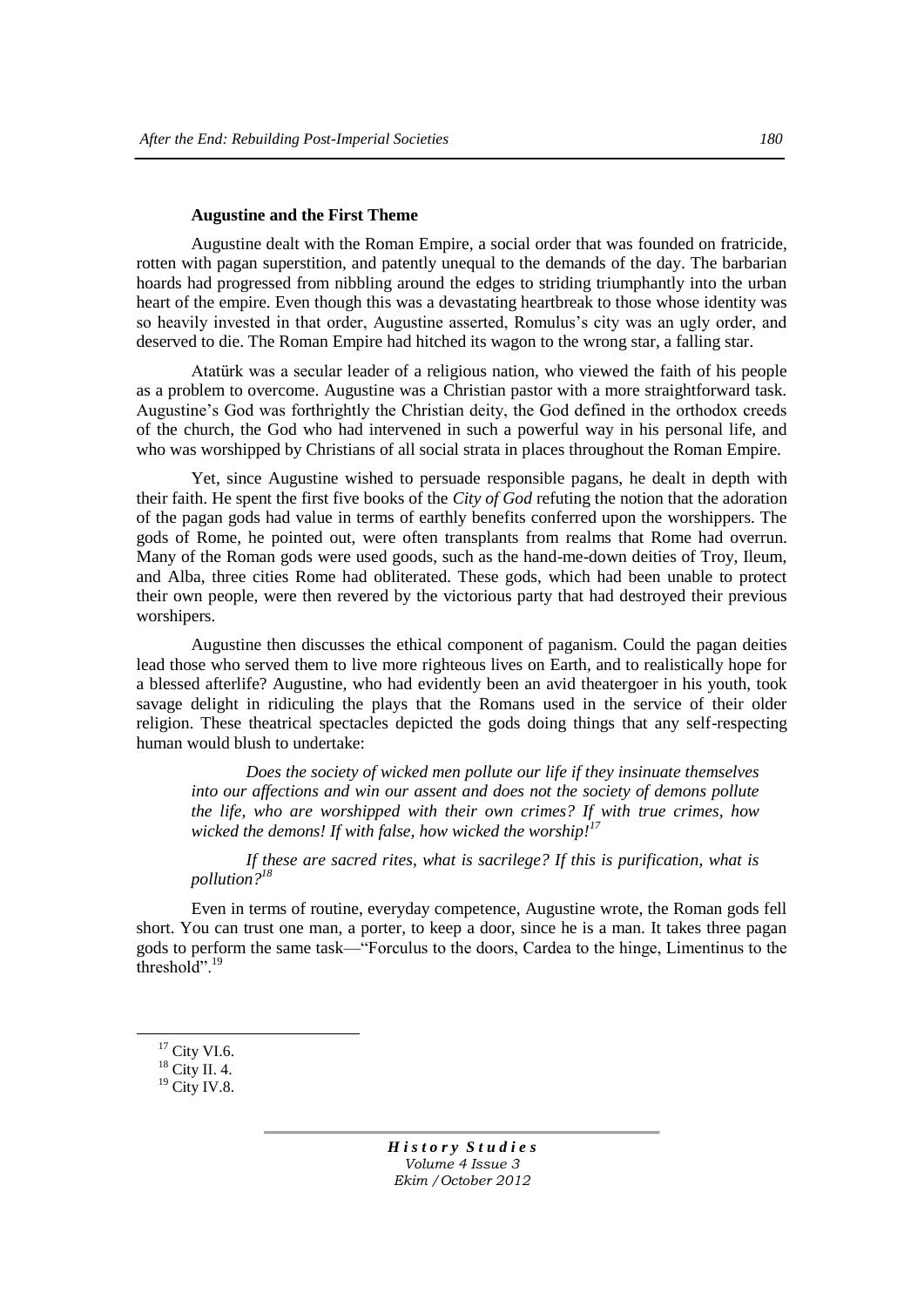In one of the most exquisitely sarcastic passages found in ancient literature, Augustine discusses the gods of the wedding chamber, enumerating their names and functions, arriving at last to the goddess Pertunda. He then asks the obvious question, "What has the goddess Pertunda to do there? Let her blush; let her go forth. Let the husband himself do something. It is disgraceful that any one but himself should do that from which she gets her name $^{220}$ 

Obviously, the source of Roman morality had to be sought in something other than its putative religion. The Roman gods were, Augustine wrote, unworthy of the honor rendered them. The Romans, in their days of greatness, held themselves to higher standards of conduct than they expected of their gods. If they could not look to the heavens for the wellsprings of their greatness, what did inspire their noble achievements? Augustine concluded that the world-bestriding imperial Romans were driven by a love of "glory."

*Glory they most ardently loved; for it they wished to live, for it they did not hesitate to die. Every other desire was repressed by the strength of their passion for that one thing.* ...<sup>2</sup>

*At that time it was their greatest ambition either to die bravely or to live free; but when liberty was obtained, so great a desire of glory took possession of them, that liberty alone was not enough unless domination also would be sought.<sup>22</sup>*

Not all vices are created equal. Some debilitate, while others spur the vicious person or society to achieve notable exploits, heroic endeavors.

However, in terms of power to ennoble life in the present, and to afford devotees hope for the future life, the God adored by orthodox Christians had achieved a credibility that even nostalgic pagans could only rue. The old gods might be cherished family heirlooms, but the present and future belonged to the Lord Christ. "And whoever now-a-days demands to see prodigies that he may believe, is himself a great prodigy, because he does not believe, though the whole world does," Augustine wrote.<sup>23</sup>

Atatürk and Augustine both offered their audiences a transcendent frame of reference, a basis for believing that things could, and should, be other than as they were at the moment.

The Second Principle—Clearly Identify the Rival Teams

In the low-budget movie *The Return of Captain Invincible*, the embittered and disillusioned title character played by Alan Arkin sings this cynical dirge:

*Now who's wearing black hats and who's wearing white, And who's on the side of justice and right.* 

*The line is so fine between Heaven and Hell,* 

*Not even a hero can tell.* 

 $\overline{a}$ 

 $20$  City VI.9.

 $^{21}$  City V.12.

 $22$  City V.12.

 $23$  City XXII.8.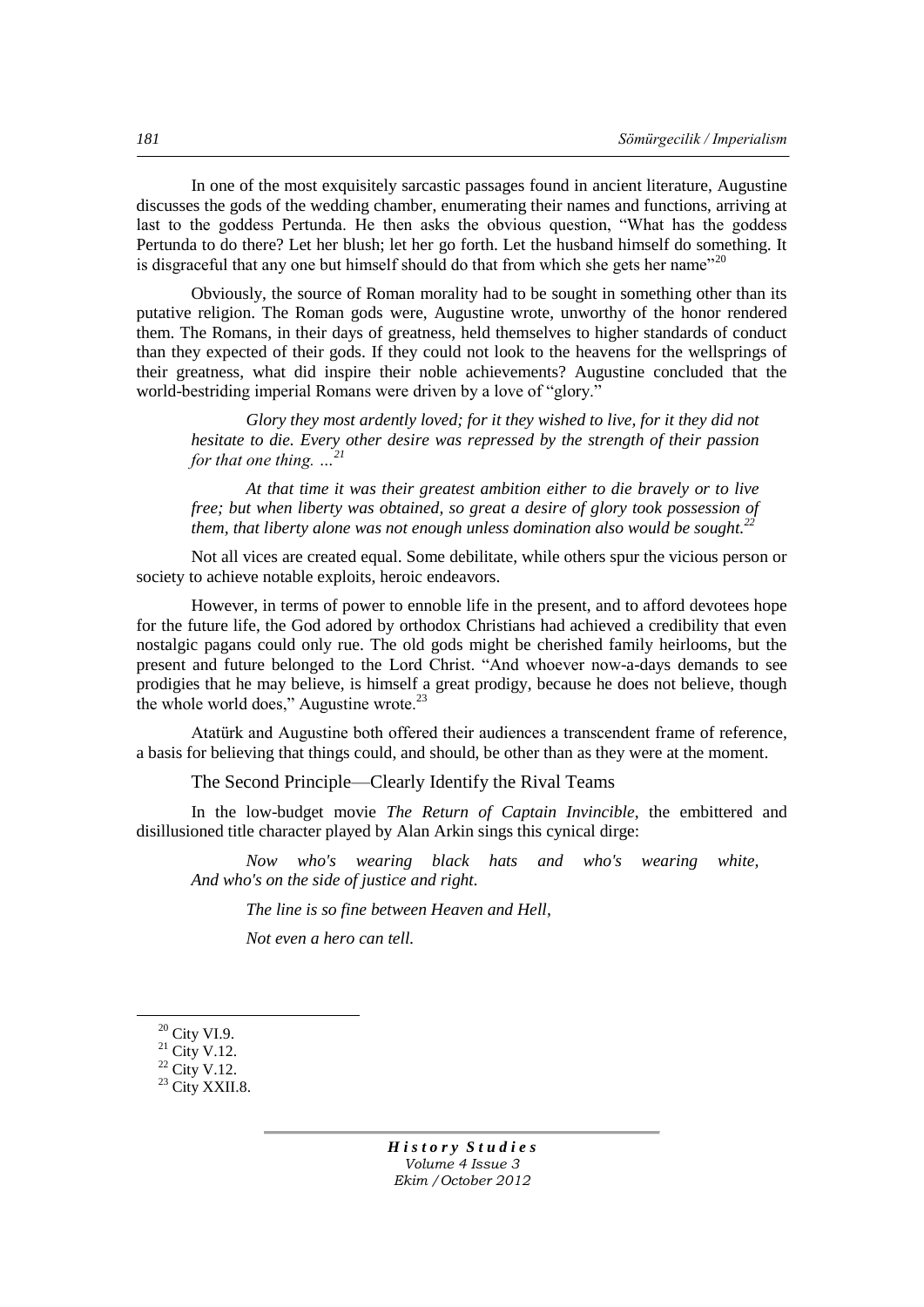*The good guys from the bad guys.<sup>24</sup>*

*Skeptics can easily point out the foibles of the agents of the old order, even if they are unable to suggest better alternatives. Jonathan Swift"s scatological Gulliver"s Travels and Voltaire"s Candide both lampoon the pillars of the current regime, but in such a way as to leave the reader disgruntled, and sometimes disgusted, rather than inspired. A defter American satirist lampooned William Jennings Bryan, "the lion of the prairies," the gold standard, and greenbacks, with such a sly and amusing parable that people still chuckle at "the little man behind the curtain" generations after the monetary policy issues that inspired The Wizard of Oz became ancient history.<sup>25</sup>*

In  $5<sup>th</sup>$  century Italy and  $20<sup>th</sup>$  century Anatolia, the old regime, the failed social order, had its vested interests, forces that would rather see their nation in ruins than cede an inch of personal prestige, status, position. Yet, these vested interests derived much of their influence from their solidarity. Obviously, those who would supplant them also need to work with likeminded allies. And yes, a real hero can tell "the good guys from the bad guys."

# **The Atatürk Team and the Rival Teams**

After the dramatic introduction to *Nutuk*, Atatürk kept the momentum of his narrative going with a detailed account of the steps he took to assemble his team. When Hıfzı Velidedeoğlu translated *Nutuk* into modern Turkish, he added chapter titles. Chapter 3 introduces the National Congresses (*Ulusal Kongreler*) Atatürk convened in Ankara, in the heart of the Anatolian heartland, far from the corrupting dead hand of the failed order cowering in İstanbul. The title of Chapter 4 makes clear exactly who wore the black hats: struggles against domestic treacherors during Damat Ferit Pasha government/*Damat Ferit Paşa hükümeti döneminde yerli hayınlarla uğraşmalar.* 26

As the alternative to the various "official" governments organized by the lackeys of the sultan and the foreign powers the Sublime Porte colluded with, Atatürk summoned patriotic delegates to a national gathering in the hitherto obscure town of Angora, present-day Ankara. The initials T.B.M.M. do not appear in several standard Turkish / English dictionaries, and need no definition in Turkish history books. *Türkiye Büyük Millet Meclisi* (the Turkish Grand National Assembly) entered history and legend as the birthplace of the modern Turkish republic, even as the American Constitutional Convention defined an earlier new nation. Team Atatürk was coming together.

Atatürk minced no words when heaping contempt and scorn upon the heads of "the degenerate occupant of the throne," and his handlers and enablers. The Sultan, he asserted, had forfeited his right to speak for the nation when he consented to the desecration of his nation. Atatürk, a soldier and a leader of soldiers, was unsparing in his praise of the heroism of Mehmetçik, the stalwart Turkish infantryman. The losses of the last century, he asserted, could not be laid at the feet of those who"d fought to preserve the empire. Rather, the blame must be

 $\overline{a}$ 

<sup>24</sup> *The return of Captain Invincible*. Directed by P. Mora. Performed by Alan Arkin. 1983.

<sup>25</sup> L. Frank Baum, *The Wizard of Oz* (New York: Ballentine Books, 1979).

<sup>26</sup> Atatürk, 1997, 63.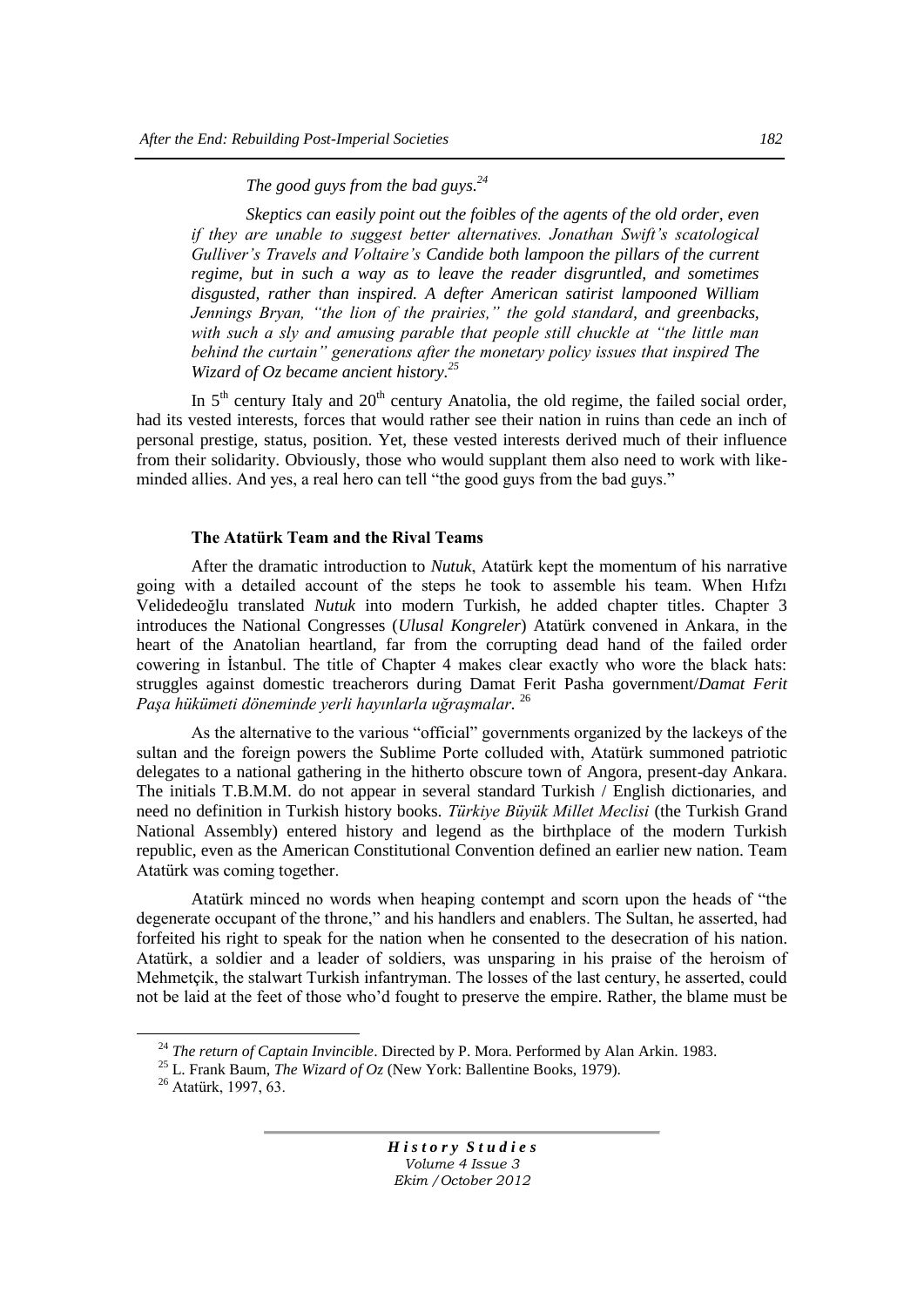assigned to those who mismanaged the empire, betrayed the people who were counting upon them for wise and relevant leadership, and foolishly meddled in the tribal quarrels of alien powers.

Like Oliver Cromwell, an earlier military leader who translated success in battle into a new form of government, Atatürk relied heavily upon fellow members of the old empire"s military elite.<sup>27</sup> Good leaders in battle were entrusted with power in civil government. For example, Colonel Ismet (Inönü)'s success at the First Battle of Inönü established the credibility of the Turkish resistance, and paved the way for the Treaty of Moscow.<sup>28</sup> When Atatürk compelled the Turks to adopt surnames, this politically-active military hero named himself for the battle, and as Ismet Inönü took the reins of power upon Atatürk's death.<sup>29</sup> Atatürk may have been the midwife of the modern Turkish republic, but he did not work alone. Neither did Augustine.

#### **Team Augustine and the Rivals**

In the turmoil surrounding the fall of Rome, Augustine wrote his magnum opus as a means of encouragement to his fellow Romans. Yes, their empire had fallen on hard times. However, the wise man did not put all his eggs in one rotten basket. The wise man did not pin his hopes upon a fallible, and corrupt, human commonwealth. The wise man participated joyfully in an alternate reality, an alternate polity, an alternate community.

So, what is a "city?" Augustine proposes a useful definition:

*But if we … say that a people is an assemblage of reasonable beings bound together by a common agreement as to the objects of their love, then, in order to discover the character of any people, we have only to observe what they love. ... (I)t will be a superior people in proportion as it is bound together by higher interests, inferior in proportion as it is bound together by lower.<sup>30</sup>*

The *City of God*, Augustine wrote, predated the creation of the earth, and had as its first citizens the holy angels of God.<sup>31</sup> It is defined by allegiance to God, even as the city of man is defined by the love of self.

*[T]wo cities have been formed by two loves: the earthly by the love of self, even to the contempt of God; the heavenly by the love of God, even to the contempt of self. The former, in a word, glories in itself, the latter in the Lord. For the one seeks glory from men; but the greatest glory of the other is God, the witness of conscience. The one lifts up its head in its own glory; the other says to its God, "Thou art my glory, and the lifter up of mine head."<sup>32</sup>*

 $\overline{a}$ 

<sup>27</sup> Robert Paul, *The Lord Protector: Religion and politics in the life of Oliver Cromwell* (Grand Rapids, MI: William B. Eerdmans Publishing House, 1964), 1964.

<sup>&</sup>lt;sup>28</sup> Atatürk [1927] 1985, 459.

<sup>29</sup> Patrick Kinross, *Atatürk: A biography of Mustafa Kemal, father of modern Turkey* (New York: William Morrow and Company, 1965), 4.

<sup>30</sup> City XIX.24.

 $31$  City XI.9.

<sup>&</sup>lt;sup>32</sup> City XIV.28.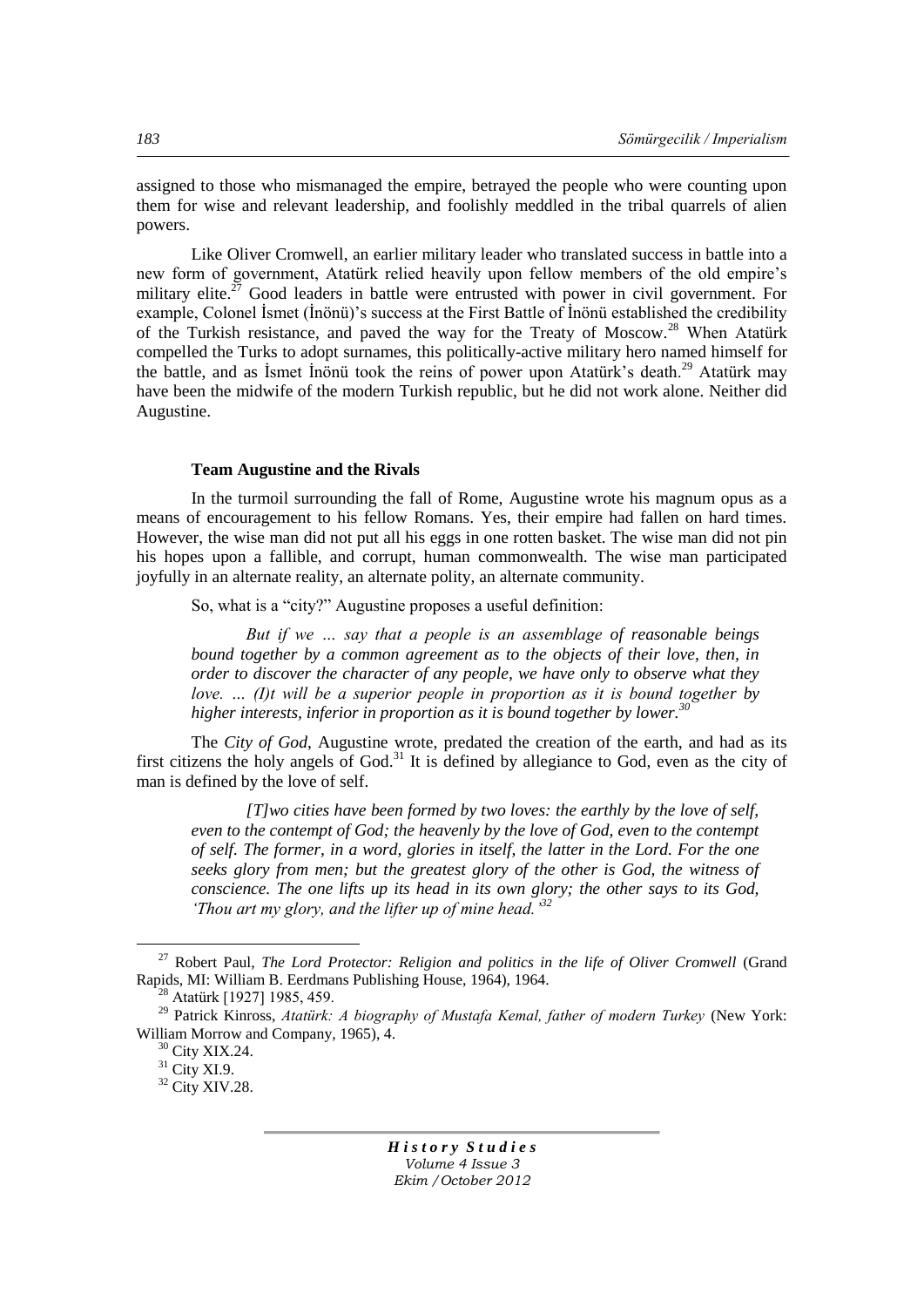The two cities do not, however, inhabit different geographical spheres, or wear distinctive uniforms. Citizens of both cities rub elbows in the course of everyday life. However, they are distinguished from each other by the quality of their lives and loves.

Team Augustine, like Team Atatürk, also had its influential citizens and shapers, its saints, bishops, and martyrs. Atatürk and Augustine were simultaneously coaches and team players, who achieved much through both building upon, and inspiring the work of the others.

The Third Principle: Ethics

Expediency has no power to summon the loyalty of people to charge the barricades. Those who would carve their initials on history must be able to conjure up that kind of passion. Communism was an odious ideology that somehow appealed to the noblest instincts of the best people, even as it made it possible for the "more equal" people to get on top.<sup>33</sup> Douglas Hyde reports the motivational speech given to Viet Cong soldiers sent to overrun Dien Bien Phu:

*You will almost certainly die. Already, even to get within gun range, you have to clamber and slither over men"s rotting bodies, the bodies of your own comrades. The probability is that you will die, just as they have done. If you do, you will not just be dying in the fight against French colonialism. You will not just be dying for Vietnam. You will be dying for suffering, oppressed humanity all over the world. Your death will help to make the world a better place.<sup>34</sup>*

Even people without a deity to invoke yearn for significance, and aspire to be a part of something bigger than themselves. As the various anti-colonial movements and brushfire wars of the  $20<sup>th</sup>$  century demonstrated, nationalism can motivate both stunning atrocities and real heroism.

Which ethical imperatives informed the messages of Atatürk and Augustine?

#### **The Ethics of Atatürk**

In several of his more famous military orders, Atatürk summoned his troops to make the ultimate effort. At Gallipolis he wrote: "I don"t order you to attack, I order you to die. In the time it takes us to die, other troops and commanders can come and take our places." Kinross tells the rest of the story: "By the end of the battle almost the whole of the  $57<sup>th</sup>$ Regiment had died, charging continuously through a curtain of enemy rifle fire to win immortality in the annals of the Turkish army."<sup>35</sup>

Somewhere, somehow, the successful change agent must be able to point towards a standard of behavior that provides a rationale for sacrificial actions, and permits true nobility. People hunger for significance, after all. In Atatürk's cosmology, the unified Turkish national republic was the *summum bonum*, the ultimate good, and the collective reality that would make possible the noblest of personal living. The nation was a good so worthy it was worth dying for.

 $\overline{a}$ 

<sup>33</sup> George Orwell, *Animal farm* (New York: Alfred A. Knopf, 1993), 88.

<sup>34</sup> Douglas Hyde, *Dedication and leadership: Learning from the Communists* (Notre Dame, IN: University of Notre Dame Press, 1966), 149.

<sup>35</sup> Kinross 1965, 90.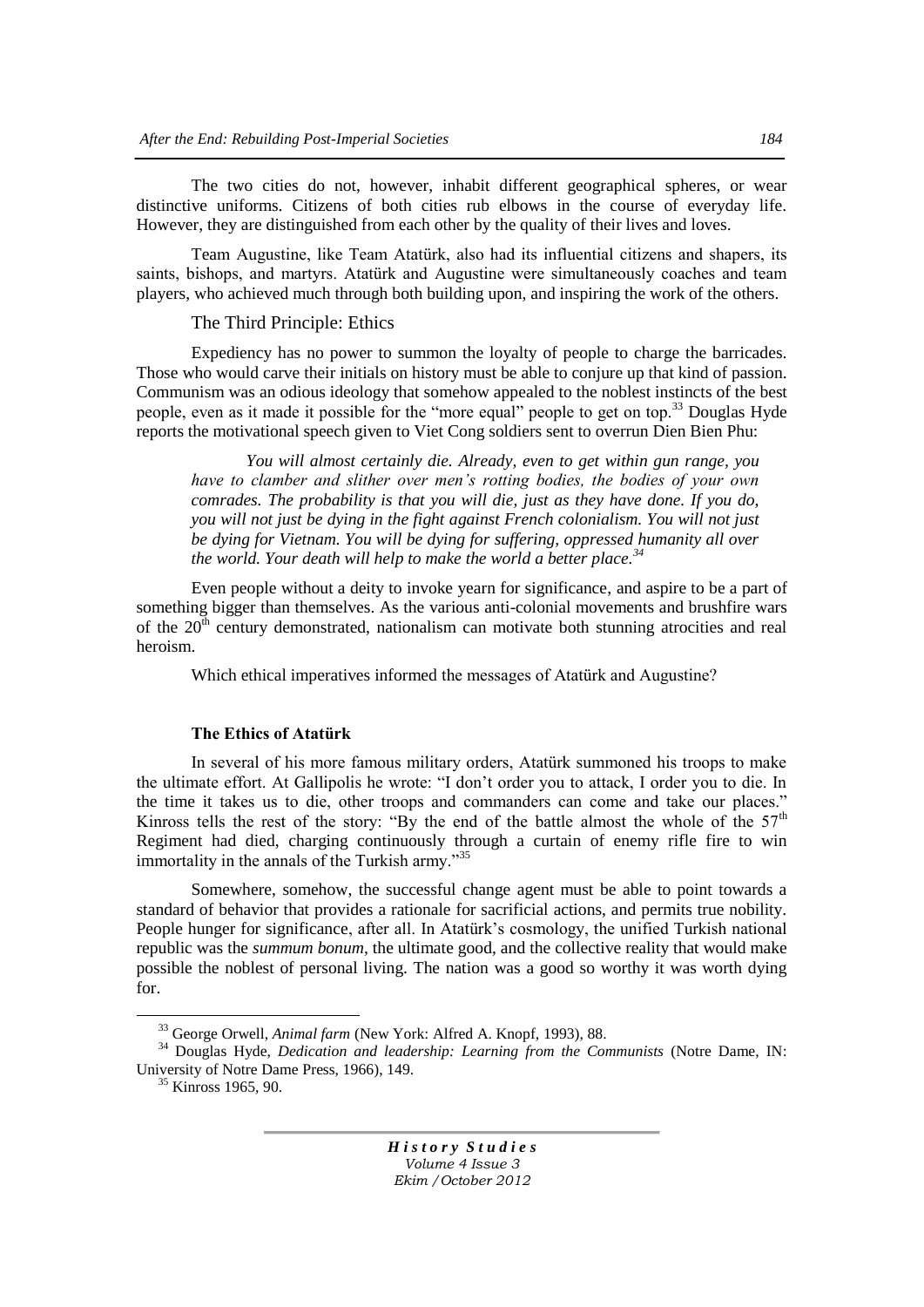A clear-cut standard of ethics has both its positive and negative poles. If that which contributes to the union and health of the nation is the ultimate good, then factions must be the ultimate evil. This conviction resonated with Atatürk"s audience, since it reflected a deeply rooted traditional *bête noire*. To this day, Muslim clerics treat divisiveness (*fitna*) as the ultimate evil. Peace will only come, they preach when all of humanity is united under the one green banner of Islam.

*Fitna* means divisiveness. In particular, *fitna* referred to the bloody interregnum that befell Islam a few generations after Mohammed"s death, and resulted in the splits between Shiite and Sunni that persist to this day. Apparently, the unity of the community is something so imperative in the Islamic ethos that divisiveness needs to be suppressed at all costs.

Atatürk exploited this deeply-embedded moral imperative, but refocused it, away from an abstract global community and on to the concrete Turkish nation, defined by Turkish geography, language and culture. The ethical imperative Atatürk preached was the integrity and health of the nation. That which is good for the nation is good. That which threatens the integrity, the wholeness, of the nation is bad.

This passion shows up throughout *Nutuk* In the beginning of the speech, Atatürk dwells at length on the perfidy of the Sultan and his coterie, who were willing participants in the planned dismemberment of the Turkish heartland. As the history of the Turkish social revolution continues, Atatürk deals decisively with other divisive forces; the conservative Muslim establishment, restive Kurds, bitter Christian minorities. He lived the ideal, and reached the climax of his public life with a unified nation to bequeath to "the youth of Turkey."

Although his personal moral failures are widely acknowledged—the founder of modern Turkey died of cirrhosis of the liver—Atatürk"s message had a sincerely-believed ethical component that resonated with his audience. Augustine"s message also relied heavily upon its intrinsic ethical merits.

## **The Ethics of Augustine**

Augustine pointed to that distillation of Christian life and practice, the City of God, that community of those whose lives bore the imprint of a superior moral order. The City of God is, first and foremost, from, by, and about God. Citizens of this heavenly community are loved by God, love God more than self, and love others for the sake of the God who loved and redeemed them. Although lesser loves might bring a measure of earthly happiness, or earthly achievement, nothing less than God Himself will satisfy in the long run. In a colorful metaphor, Augustine talks about the source of true felicity:

*But if Felicity is not a goddess, because, as is true, it is a gift of God, that god must be sought who has power to give it … . For he cannot be free from infelicity who worships Felicity as a goddess, and forsakes God, the giver of felicity; just as he cannot be free from hunger who licks a painted loaf of bread, and does not buy it of the man who has a real one.<sup>36</sup>*

 $\overline{a}$ 

<sup>36</sup> City IV.23.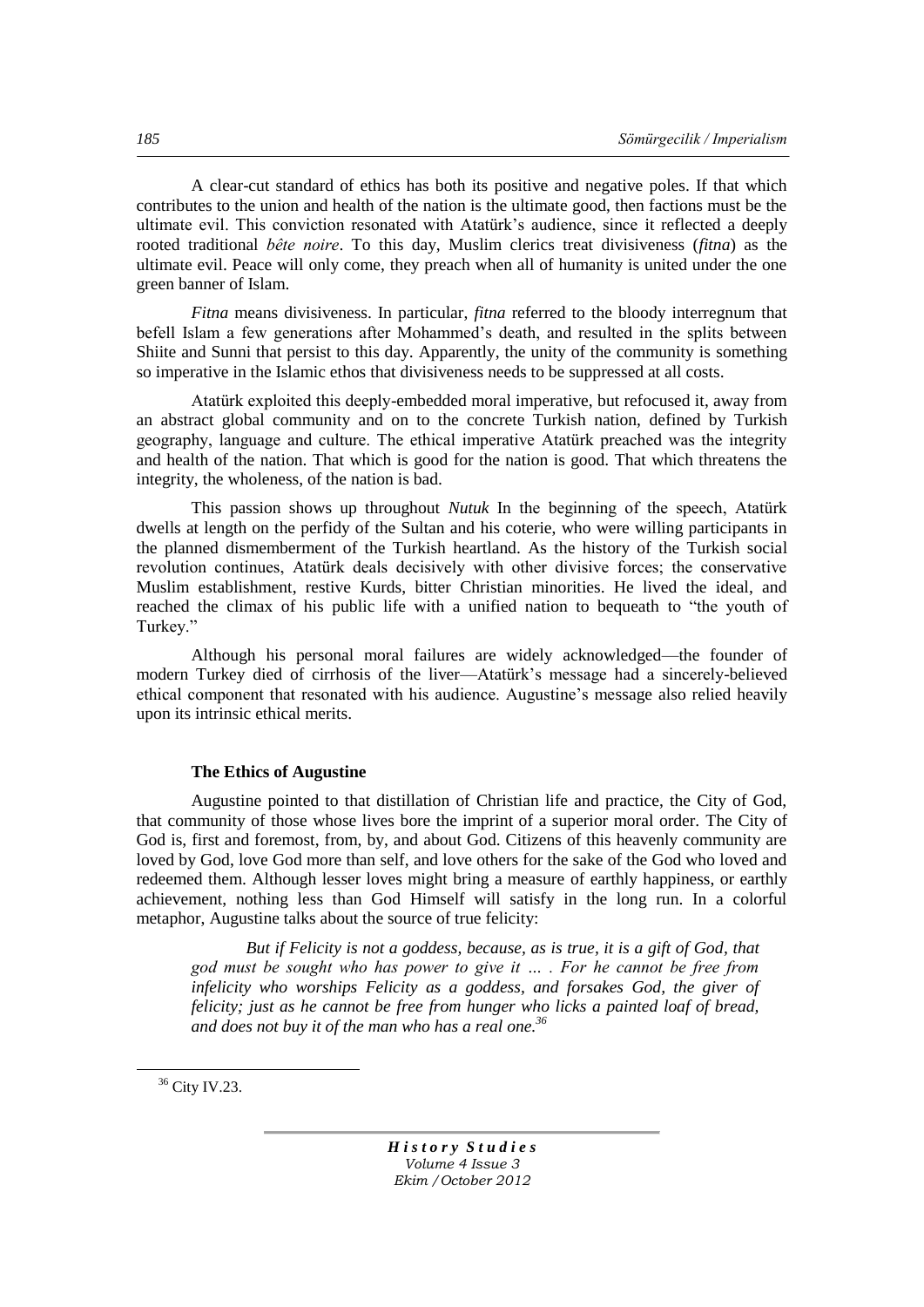The ethics of Augustine begin with that which is due to God—worship, adoration, obedience. His ethics go on to include that which is due to people—justice, tempered by humility. Yet, even in the context of human relationships, only the reality of God, and His standards, make justice possible. "But the fact is, true justice has no existence save in that republic whose founder and ruler is Christ...".<sup>37</sup>

Like Ataturk, Augustine had little patience with those who sought excuses for schism. The Donatists of Africa saw much of their credibility evaporate beneath the blowtorch heat of Augustine"s barbed wit and busy pen.

The Fourth Principle: Public Commitments

#### **Atatürk's Diplomacy**

Every corporate entity is defined by the commitments it makes, the commitments it breaks, and the commitments to which it binds its members. For this reason, *Nutuk* gives a great deal of thought and space to discussing the treaties that developed and grew up around the sunset of the Ottoman Empire and the dawn of the Turkish Republic.

Atatürk did not begin his work of nation building in a vacuum. He inherited the fallout from four secret agreements that various European powers had made about the future of Turkey without, however, consulting the Turks: the Constantinople agreement (1915), the Secret Treaty of London (1915), the Sykes-Picot Agreement (1916), and the St. Jean de Maurienne Agreement (1916).<sup>38</sup> These furtive plots to divide the Turkish heartland into various spheres of political and economic influence lend credence to Augustine"s cynical observation that unjust governments are large-scale criminal syndicates.<sup>39</sup>

Matters did not improve greatly when the people whom Atatürk portrayed as the obsequious lackeys surrounding the Sublime Porte decided that securing their own positions mattered more than the good of the Turkish people. The European victors had found quislings who were willing to give the color of legality to their depredations, native token "leaders" who would affix their signatures to the documents they were handed. Atatürk discussed this perfidy in one of his famous "open letter" telegrams sent to various military commands and loyal local governing bodies:

*On account of the reactionary attitude of the Government and in order to secure the defence of our rights in these most dangerous days …, the election and speedy meeting of a National Assembly is our most urgent duty to undertake.*

*The Government has deceived the people and has postponed the elections from month to month. In the same manner, on different pretexts, it has postponed the execution of the order it had eventually issued.<sup>40</sup>*

While the Sultan and his court continued treating with the victors of The Great War, Atatürk, the military, the Grand National Assembly, and the local "Unions for the Defence of

 $\overline{a}$ 

<sup>37</sup> City II.21.

<sup>&</sup>lt;sup>38</sup> Lewis, 1960, 48-49.

<sup>39</sup> City IV.4.

<sup>40</sup> Atatürk [1927] 1985, 90.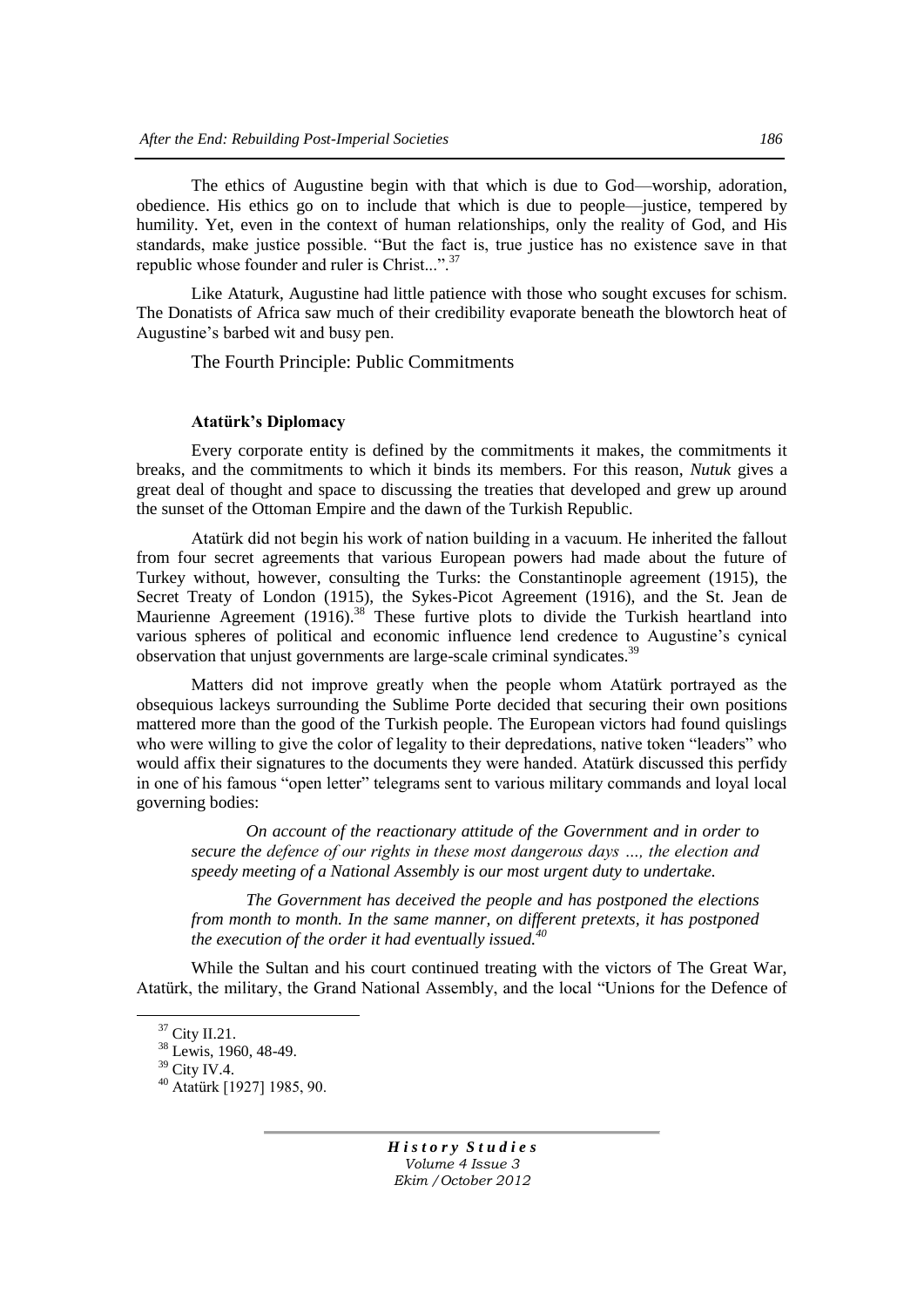the Rights" withheld their consent. Shortly after the Greek armies, despite their superior equipment, were halted at the First Battle of İnönü, Russia broke ranks with the other European powers and negotiated a separate peace. The new Bolshevik regime had worries of its own, and signed the Treaty of Moscow on March 13, 1921.<sup>41</sup>

When the European powers began dealing with the Grand National Assembly, they initially tried to treat with both Turkish governments—the monarchy and the Republic—as equally legitimate peers. Atatürk complained vehemently. After the Sultan was dethroned, the point became moot, and the Treaty of Lausanne recognized the new realities on the ground.

#### **Augustine's Diplomacy**

Augustine may not have conducted formal negotiations at conference tables, but his explanation of the relationships between the two cities, between the realm of Caesar and the realm of Jesus, between state and church, continue to shape public discourse 1,500 years later.

Although he heaped withering scorn upon the deities of Rome, Augustine regarded the pagans as people who deserved to be treated with respect. As a gifted scholar, Augustine could describe in detail the rationales behind the various forms of Roman piety: civil, religious, poetic. In a long paragraph that pulls together the main strands of Augustine"s polemic against Rome"s gods and civil religion, he directly but kindly challenges Varro to rethink his positions on these matters.<sup>42</sup>

A modern writer could summarize and paraphrase this section: "My excellent friend, you are embarrassed by your own gods, even when you try to cherry-pick the useful ones from the unspeakable ones." Juggling civic, poetic, and natural deities, defending some, while reviling others, is a lost cause. These mental gymnastics take more effort than any reasonable man would invest in such a problematic enterprise. Yes, the traditional gods may have been the binding mental and emotional framework of the old order. But, since the old order is gone anyhow, why not take the opportunity to jettison those dead weights?

In Books XVII through XIX, Augustine displayed his mastery of secular history, discussing the developments of civil and religious institutions in Egypt, Babylon, Greece, and Rome. As he discussed this timeline, he interleaved the chronologies of the Old Testament kings and prophets. The *City of God*, he thus demonstrated, was not an ethereal state of timeless *gnosis*, but a solid historical reality, involving real people doing real deeds at real points in time.

Early in this work, in Book V, Augustine discussed the interactions and intersections of the two Cities in the persons of various Christian Roman emperors, and their foes. The most blessed emperors, he asserted, were those who used their power to advance God"s kingdom, who abstained from rapacious behavior and overbearing dictates, who first ruled over themselves.<sup>43</sup>

 $\overline{a}$ 

 $41$  Ibid., 361.

 $^{42}$  City VI. 6.

<sup>43</sup> City V. 24.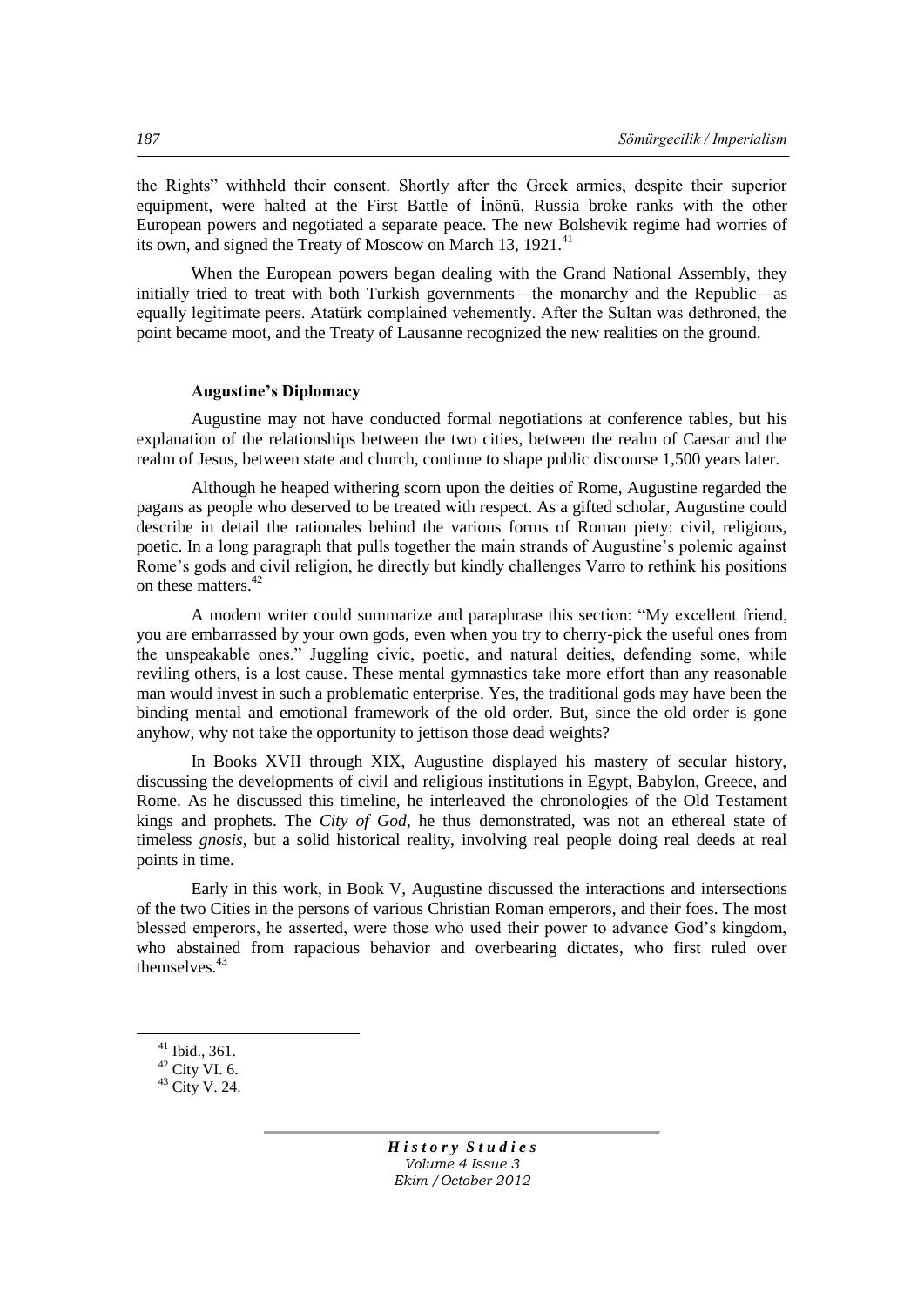Augustine and Atatürk were both men of their times, who had messages that powerfully influenced the contemporary audiences they wrote for. However, both men envisioned their beloved community as surviving their day, and extending into the indefinite, but glorious, future.

The Fifth Principle: The Basis for Continuity.

# **Atatürk and Continuity**

In a stirring conclusion to a national epic, Atatürk speaks directly to his immediate audience:

*Gentlemen, I have taken trouble to show, in these accounts, how a great people, whose national course was considered as ended, reconquered its independence; how it created a national and modern State founded on the latest results of science.*

*The result we have attained to day is the fruit of teachings which arose from centuries of suffering, and the price of streams of blood which have drenched every foot of the ground of our beloved Fatherland.*

*This holy treasure I lay in the hands of the youth of Turkey.<sup>44</sup>*

He then utters his memorable challenge to the living and future youth of Turkey, in a passionate oration that Turkish schoolchildren still memorize and recite, even as American schoolchildren once memorized the Gettysburg Address:

*Turkish Youth! your primary duty is ever to preserve and defend the National independence, the Turkish Republic.*

*That is the only basis of your existence and your future. This basis contains your most precious treasure. In the future, too, there will be ill-will, both in the country itself and abroad, which will try to tear this treasure from you. If one day you are compelled to defend your independence and the Republic, then, in order to fulfil your duty, you will have to look beyond the possibilities and conditions in which you might find yourself. It may be that these conditions and possibilities are altogether unfavourable. It is possible that the enemies who desire to destroy your independence and your Republic represent the strongest force that the earth has ever seen; that they have, through craft and force, taken possession of all the fortresses and arsenals of the fatherland; that all its armies are scattered and the country actually and completely occupied.*

*Assuming, in order to look still darker possibilities in the face, that those who hold the power of Government within the country have fallen into error, that they are fools or traitors, yes, even that these leading, persons, identify their personal interests with the enemy's political goals, in might happen that the nation came into complete privation, into the most extreme distress; that it found itself in a condition, of ruin and complete exhaustion.*

 $\overline{a}$ 

<sup>44</sup> Atatürk [1927] 1985, 610.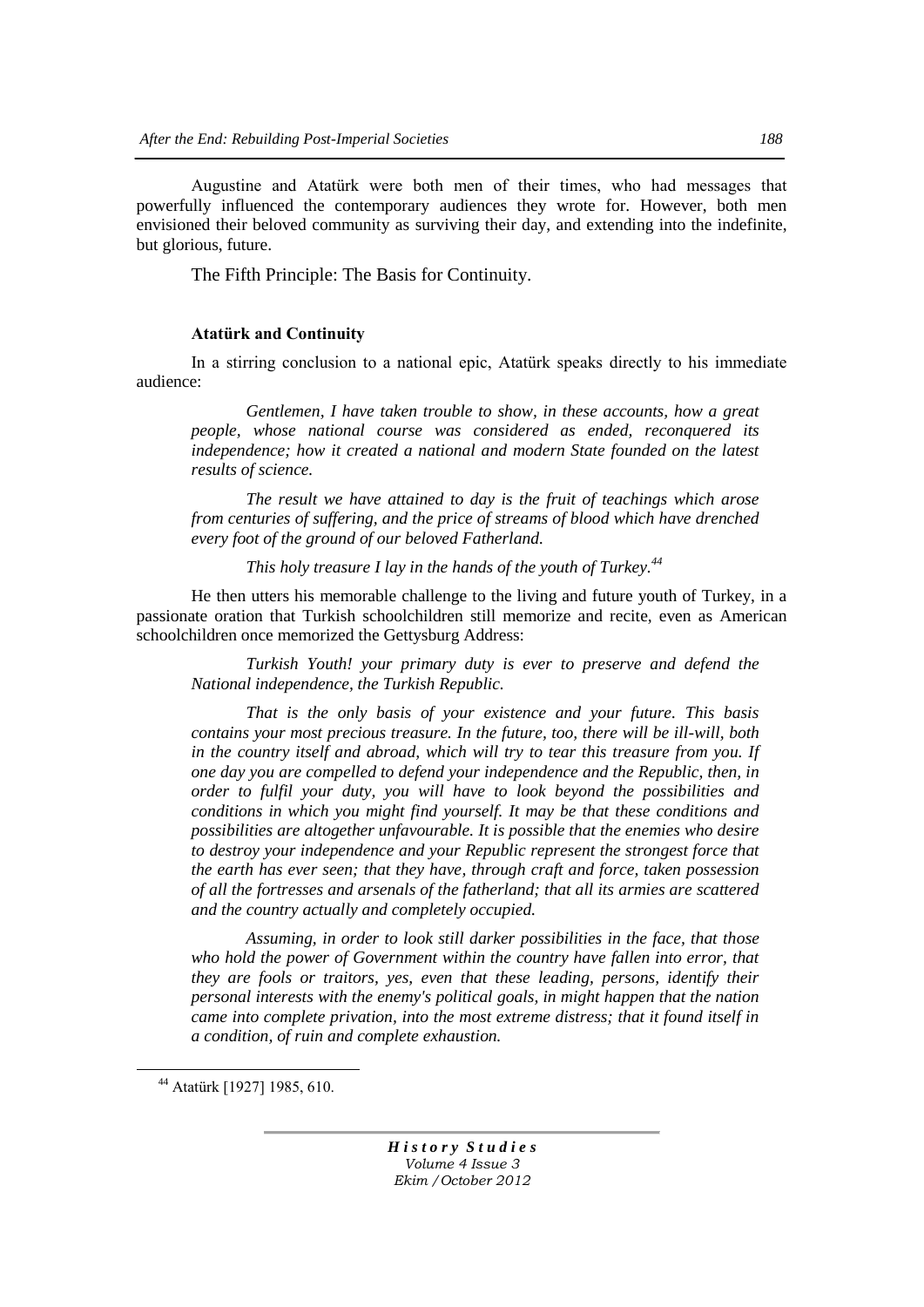*Even under those circumstances, O Turkish child of future generations! It is your duty to save the independence, the Turkish Republic.*

*The strength that you will need for this is mighty in the noble blood which flows in your veins.<sup>45</sup>*

In Atatürk"s perspective, military service was synonymous with continuity. The willingness of the youth of Turkey to serve in the armed forces of their nation, to "make of their breasts a shield for the nation," was the guarantor of this republic's future. He apparently viewed the military as embodying all that was most noble, and most professional, in Turkish culture. The military reciprocated this confidence, and viewed it as their mission to protect the modern, secular, Turkish republic from all enemies, foreign, or domestic.

#### **Augustine and Continuity**

Marcus Varro, the scholar and writer Augustine addressed, and the prudent magistrates he also had in mind, have long since joined him in the dust. Yet Augustine assumed that the *City of God* would continue. He imagined a mechanism for ensuring the continuity of this entity. Somehow, the God of the City would continue incorporating people into this ongoing project, so they could each play their brief roles in turn. For Augustine, the sacrament of baptism incorporated people into the *City of God* and the grace of God. In a number of passages, he spoke of "the font of regeneration," and of miracles that had happened when people went through the waters of baptism.<sup>46</sup>

The word *sacrament* is derived from the Latin word *sacramentum*. *Cassell"s New Latin Dictionary* (1960) defines *sacramentum* as "the engagement entered into by newly enlisted soldiers, the military oath of allegiance." Those who submit to Christian baptism enlist in a life-long struggle against the world, the flesh, and the devil, but they do not fight alone. They serve under the banner of a glorious Commander, follow the inspiring examples of heroes of the past, shoulder to shoulder with God"s people today, and anticipate final victory as the outcome of their lives.

Atatürk and Augustine both rejoiced in their bright hopes for a world they would not live to see. Both were confident that their efforts would propagate forward through time to redirect the course of history, and continue to protect those the community they had given their lives to.

#### **Conclusion**

Two writers and opinion leaders, a fifth century African Christian and a twentieth century secular Muslim, were able to summon desperate people to heroic efforts that successfully remade their broken worlds. They answered the big questions persuasively, redeemed their situations, and left an enduring legacy of beneficent paradigm-setting. For this paper, we selected one useful tool from a parallel academic discipline. Having previously argued that *City of God* and *Nutuk* are members of a specific genre—blueprints for redefining

 $\overline{a}$ 

<sup>45</sup> Atatürk [1927] 1985, 611-612.

 $46$  City XXII.8.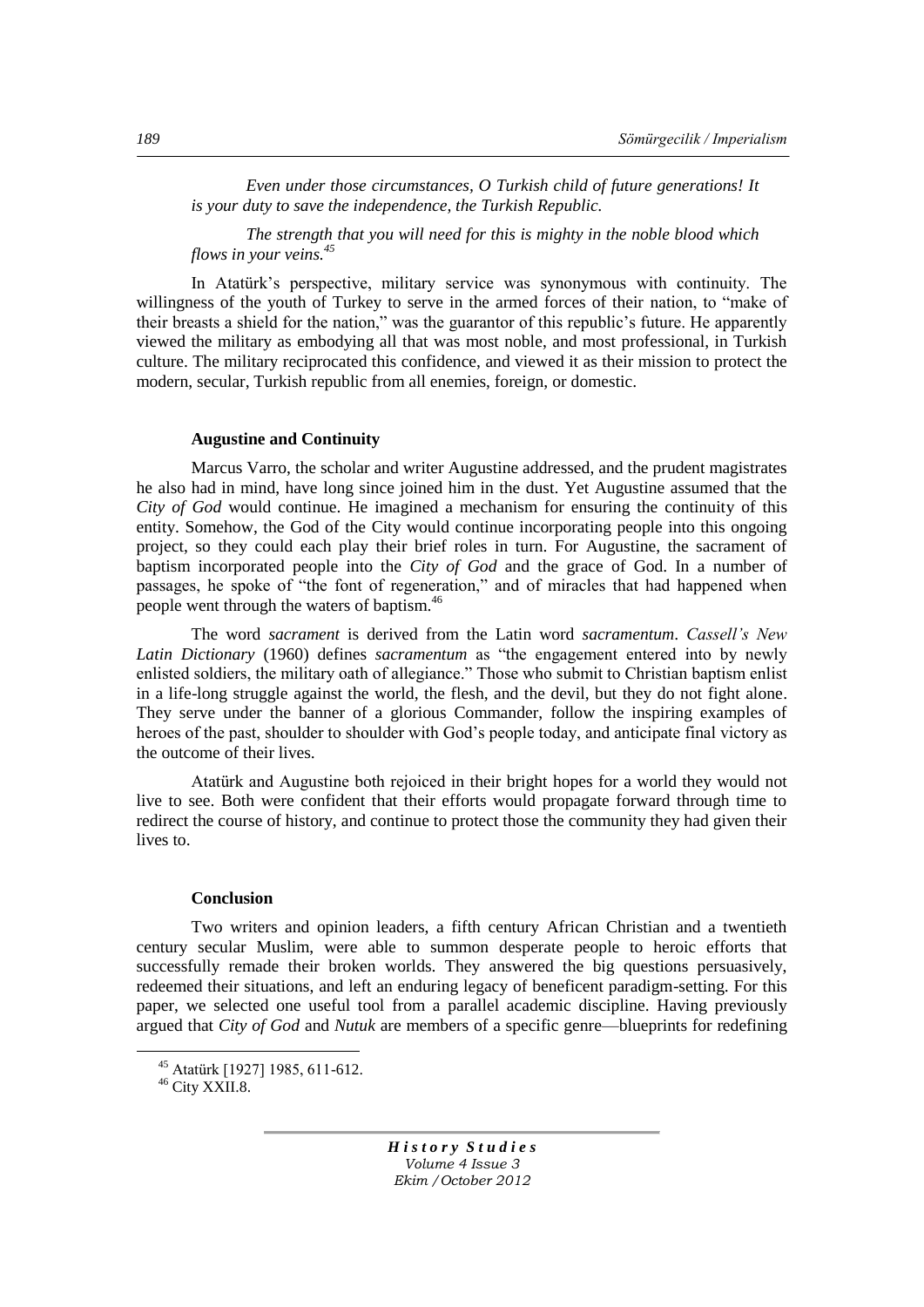social reality—we borrowed from the discipline of theology a paradigm that works well for other such documents. We then discussed the ways in with Atatürk and Augustine dealt with five major themes: transcendent purpose, hierarchies, ethics, covenants, and succession. Both of these world-makers provided substantive answers to those questions, answers that their audiences found convincing.

#### **Transcendent Purpose**

When people are overwhelmed by events, they can find it nearly impossible to look beyond the exigencies and demands of the moment. Survival trumps aesthetics, and nearly everything else. However, successful world-changers can direct the attention of those who heed them to a larger frame of reference.

Atatürk held before his audience the vision of national prestige, as a modern nation that could treat as an equal with all the other modern powers. This ideal combined a pride in Turkish culture with an admiration for the achievements of the west.

Augustine assured his readers that God was bigger than Caesar, and the City of God both predated and would long outlive the City of Man. People could invest their identities in a more durable kingdom, one that could not be shaken, even as the kingdoms of this world crumbled around their ears.

# **Hierarchies**

People need to know their position in the social order, where they stand, who stands with them, and who stands against them. Successful world-changers are team players, who take leading roles, but do not act alone.

Atatürk made it clear to his audience who the enemy was—the discredited imperial court, the Sublime Porte, which had betrayed the interests of the Turkish people in order to make common cause with the enemies of the nation. True and faithful leadership, however, could be found in the ranks of the professional military establishment, and epitomes to imitate noted in the valiant warriors who fought in the nation"s wars.

Augustine reminded his Christian readers that the hierarchy of the Catholic church endured. In fact, even the barbarian invaders respected the properties of the church, and honored the right of sanctuary for those who took shelter in Christian buildings.<sup>47</sup> The prestige of the Christian organization had been secured by the routine charity and holiness of individual lay members, and underlined by the heroic martyrdoms of the saints.

#### **Ethics**

What lodestone can people use as a quick way to weight decisions in stressful time? What pocket magnet can instantly distinguish between sound metal auto body and Bondo-concealed damage?

 $\overline{a}$ 

 $47$  City I.1.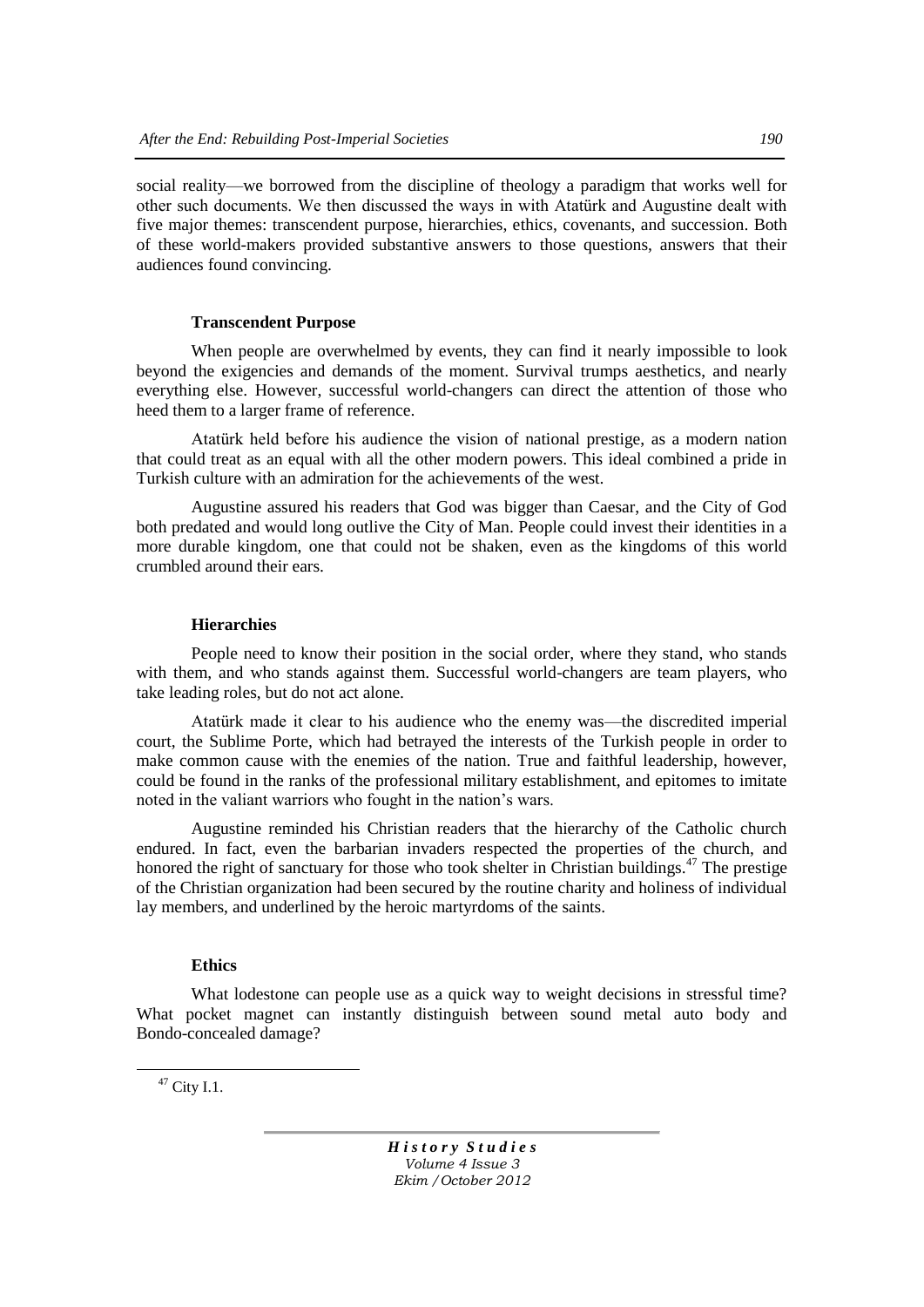For Atatürk, the integrity of the Turkish people, reposing in a secure heartland, was the governing criteria. Those who fought for this united homeland were on the side of the angels. Those who traded in portions of their patria and patrimony for personal opulence were, obviously, on the other side.

For Augustine, a willingness to love God and neighbor more than self defined heaven, and characterized the citizens of heaven who happened to be residing currently, and temporarily, on earth.

#### **Covenants**

Atatürk paid a great deal of attention to the various treaties, the formal commitments that framed the discourse of Nutuk. Secret treaties provoked the War of Salvation (*Kurtulu Savasi*) by imposing unacceptable conditions upon the Turks, and by dismembering the nation. The Turks stood tall among the nations when they pushed back, and forcefully asserted their own terms, their own interests, through formally recognized treaties.

Augustine described the formal covenants God made throughout history with his people, and the fate of secular rulers who either honored, or persecuted, the citizens of God"s city.

# **Succession**

Nutuk is a book of wars that presents military service as the guarantor of national survival. In his stirring address to the youth of Turkey, Atatürk calls upon them to "make of their breasts a shield for the nation."

Augustine celebrated the sacraments, especially baptism, as formal enlistments in the ongoing life of the City of God. A sacrament, like a soldier"s oath of enlistment, commits him to the struggle in progress, for the duration of hostilities.

#### **REFERENCES**

*The return of Captain Invincible.* Directed by P. Mora. Performed by Alan Arkin. 1983.

- ATATÜRK, Mustafa. *Gazi M. Kemal Atatürk: Söylev.* Translated by Hıfzı Velidedeoğlu. Istanbul: Çağdaş Yayınları, 1997.
- ATATÜRK, Mustafa. *Nutuk.* n.d. http://www.interaktifokul.com/english/Nutuk/Nutuk.asp (accessed March 3, 2006).
- ATATÜRK, Mustafa. *A Speech Delivered by Ghazi Mustapha Kemal Atatürk in October 1927: Nutuk.* İstanbul: Üçdal Publishıng Company, 1985.
- BAUM, L. *The Wizard of Oz.* New York: Ballentine Books, 1979.
- DAVISON, A. *Secularism and Revivalism in Turkey: A Hermeneutic Reconsideration.* New Haven and London: Yale University Press. , 1998.